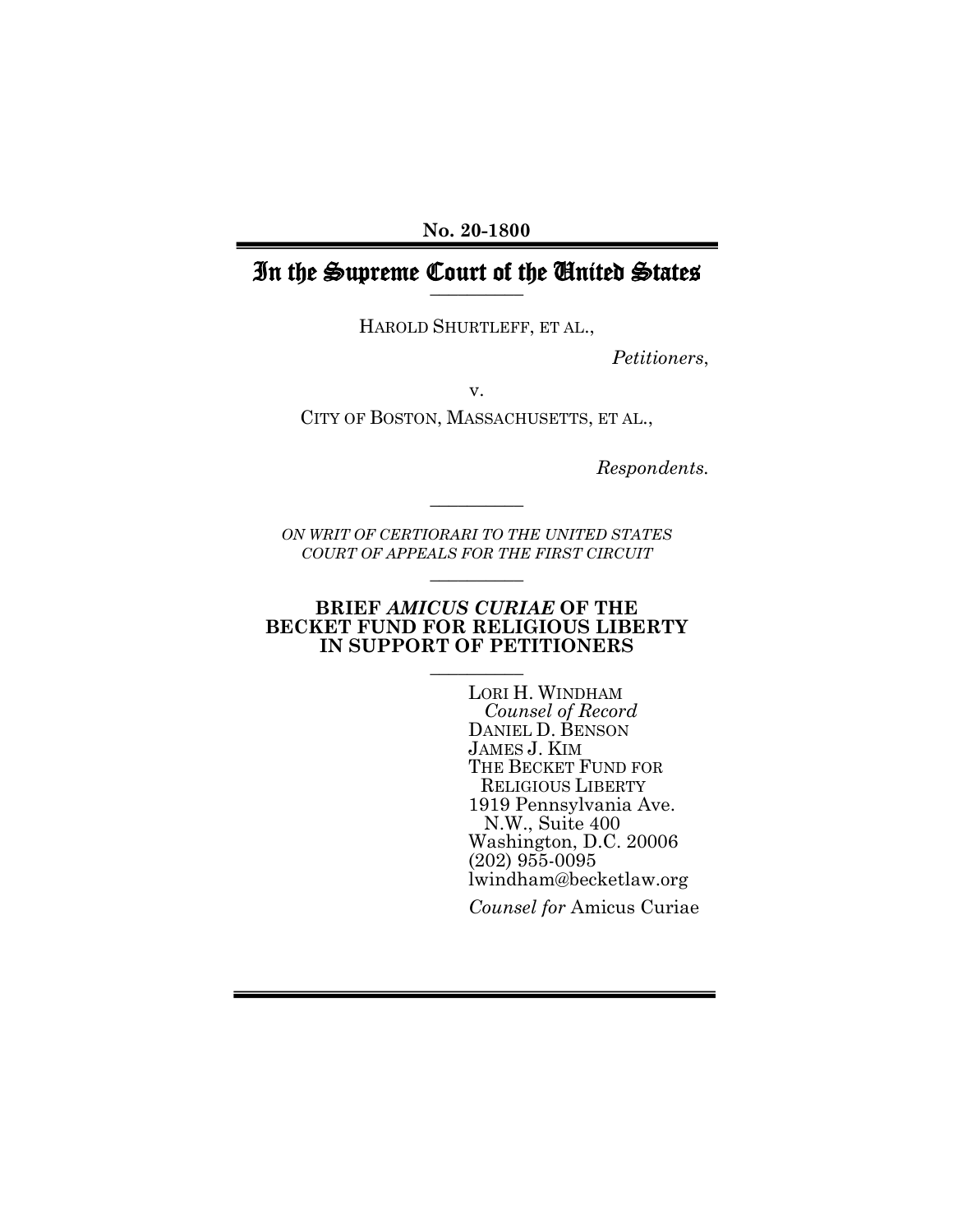# **QUESTION PRESENTED**

Does *Lemon* v. *Kurtzman*, 403 U.S. 602 (1971), provide the rule of decision on Establishment Clause questions?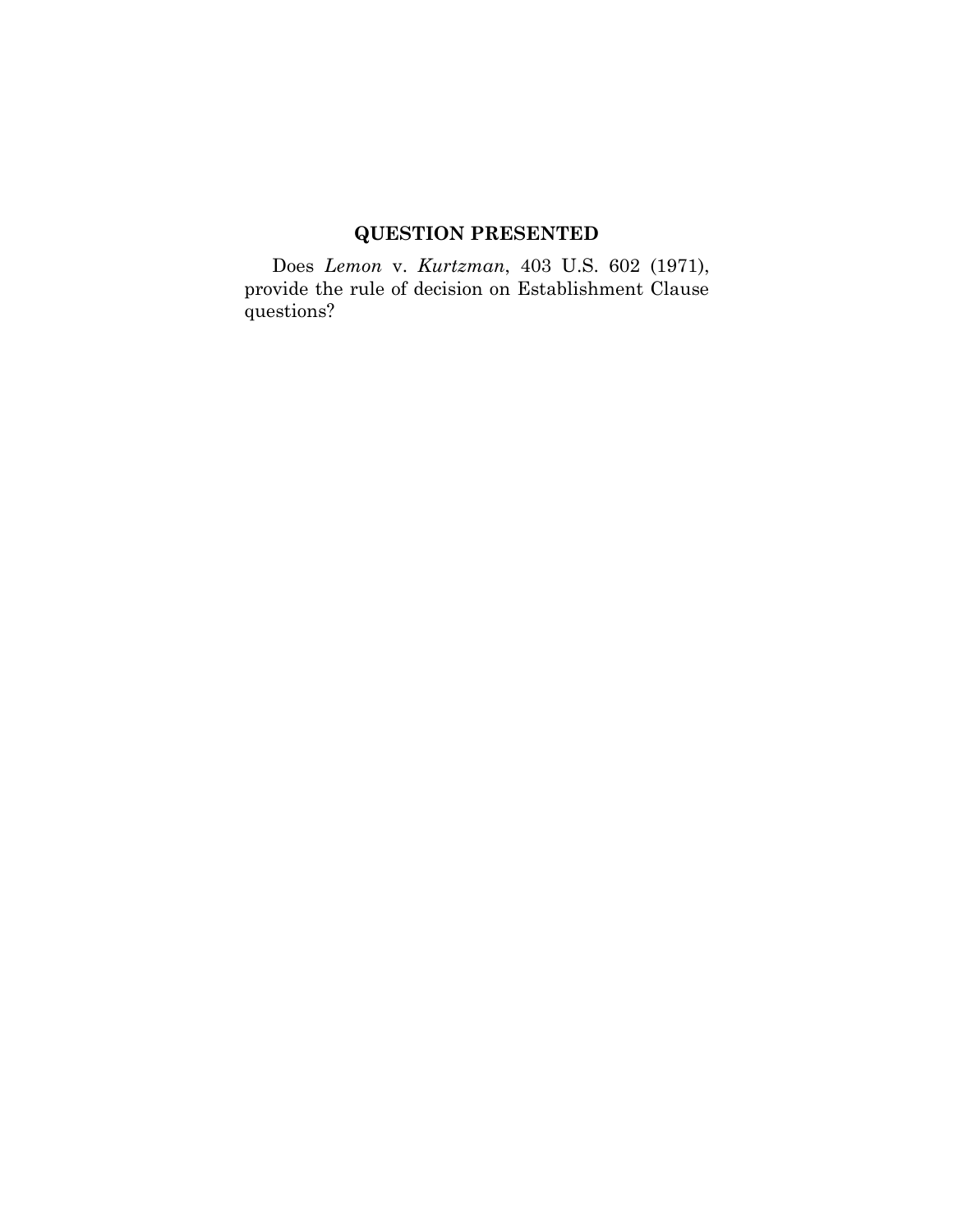# **TABLE OF CONTENTS**

|                                                                                                                                           | Page |
|-------------------------------------------------------------------------------------------------------------------------------------------|------|
|                                                                                                                                           |      |
|                                                                                                                                           |      |
| INTEREST OF THE AMICUS CURIAE1                                                                                                            |      |
| <b>INTRODUCTION AND SUMMARY</b>                                                                                                           |      |
|                                                                                                                                           |      |
| I.<br>The Constitutional errors in this case<br>stem from misunderstandings about the<br>Establishment Clause, and Boston is not          |      |
| A. Boston denied permission based on a<br>misunderstanding of the Establishment                                                           |      |
| B. Such misunderstandings remain<br>widespread, even after Town of Greece                                                                 |      |
| C. Government lawyers receive,<br>and then give, bad Establishment                                                                        |      |
| II. The cure for these problems is to replace<br>Lemon with a standard rooted in the text,<br>history, and tradition of the Establishment |      |
|                                                                                                                                           |      |

ii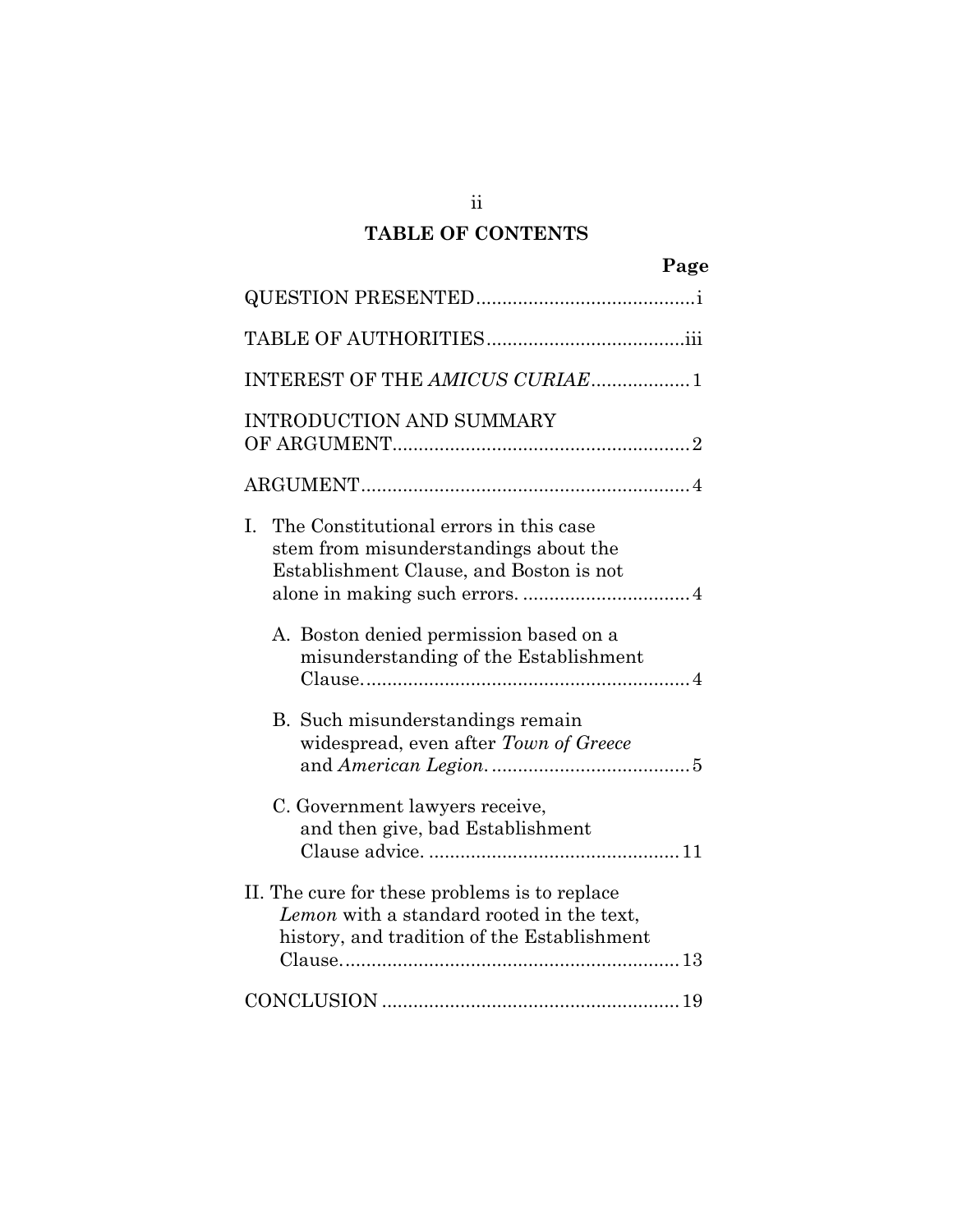# **TABLE OF AUTHORITIES**

# **Cases**

| ACLU of N.J. v. Schundler,                                        |
|-------------------------------------------------------------------|
| Agostini v. Felton,                                               |
| Aguilar v. Felton,                                                |
| American Atheists, Inc. v. Davenport,                             |
| American Legion v. American Humanist<br>$Assn$ ,                  |
| Americans United for Separation of<br>Church & State v. Colorado, |
| Archdiocese of Washington v. WMATA,                               |
| Bronx Household of Faith v. Board of<br>Educ.,                    |
| Burwell v. Hobby Lobby Stores, Inc.,                              |
| Caplan v. Town of Acton,                                          |

iii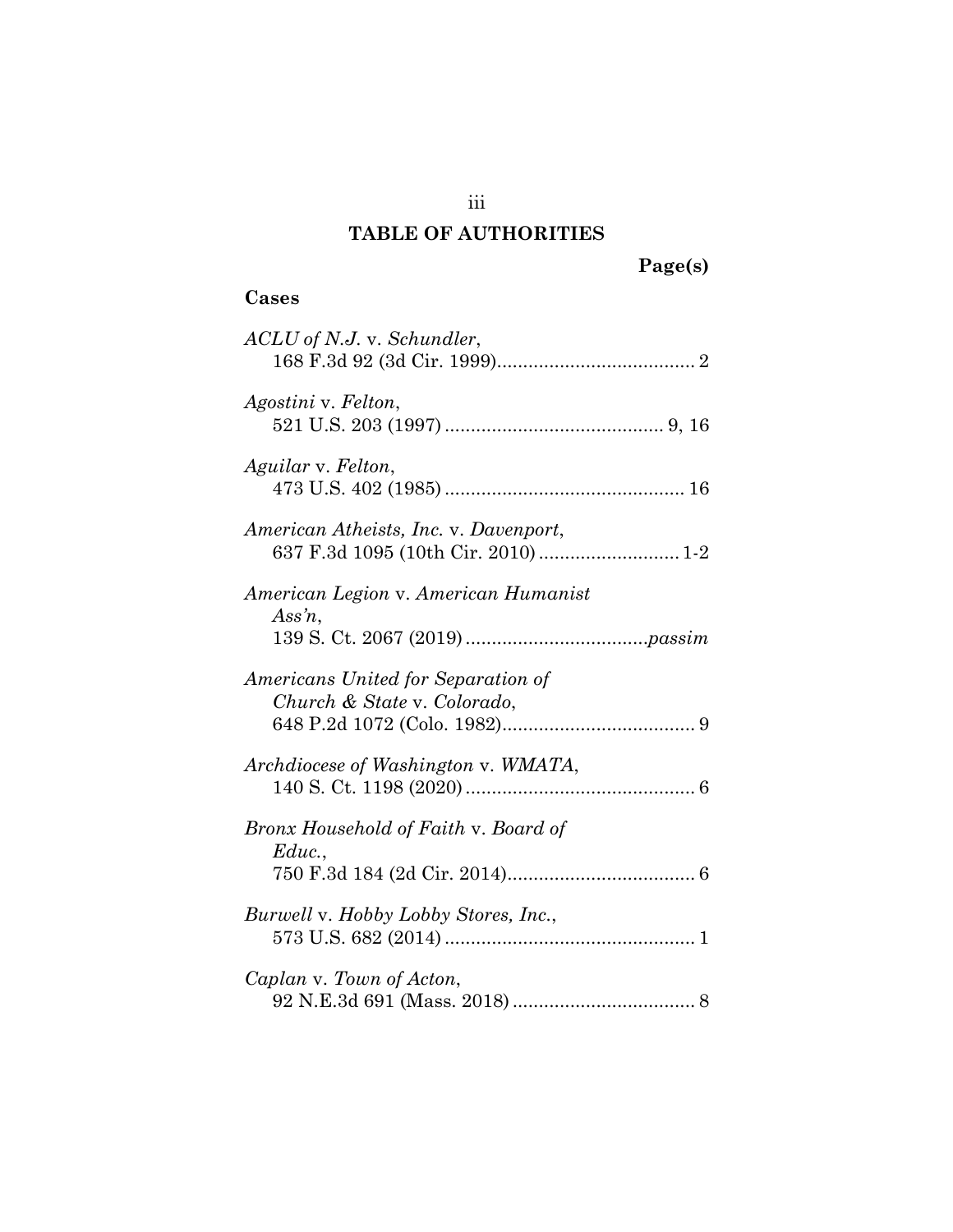| Card v. City of Everett,<br>520 F.3d 1009 (9th Cir. 2008)  17                                   |
|-------------------------------------------------------------------------------------------------|
| Colorado Christian Univ. v. Weaver,<br>534 F.3d 1245 (10th Cir. 2008)  10                       |
| <i>Espinoza</i> v. <i>Montana Dep't of Rev.</i> ,                                               |
| Everson v. Board of Educ.,                                                                      |
| Foothill Church v. Watanabe,<br>854 F. App'x 174 (9th Cir. 2021) 18                             |
| Freedom From Religion Found., Inc. v.<br>County of Lehigh,<br>933 F.3d 275 (3d Cir. 2019) 1, 17 |
| Freedom From Religion Found., Inc. v.<br>Morris Cnty. Bd. of Chosen<br>Freeholders,             |
| Fulton v. City of Philadelphia,                                                                 |
| Good News Club v. Milford Cent. Sch.,                                                           |
| Harvest Family Church v. FEMA,                                                                  |
| Holt v. Hobbs,                                                                                  |

iv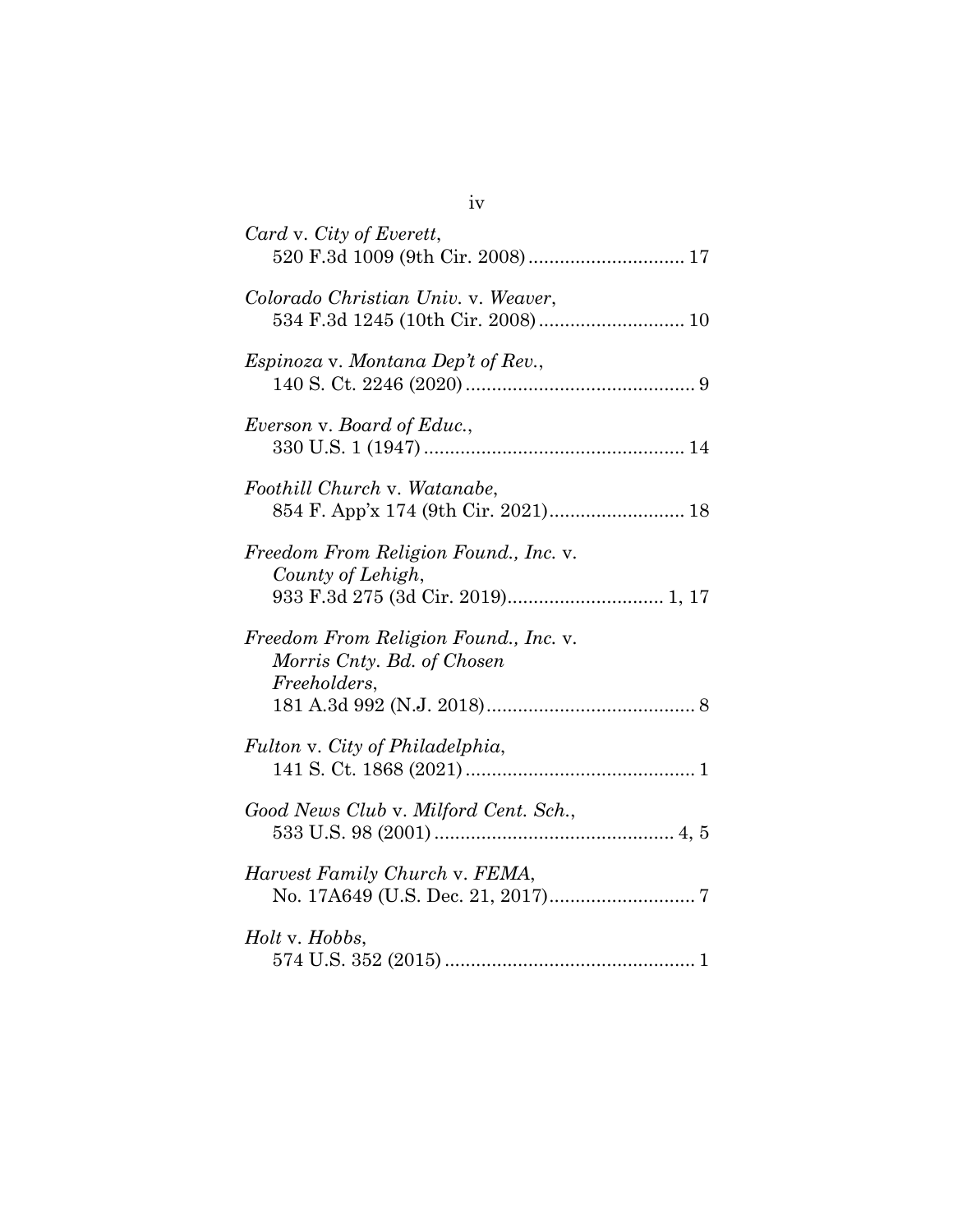| V                                                                          |
|----------------------------------------------------------------------------|
| Hosanna-Tabor Evangelical Lutheran<br>Church & Sch. v. EEOC,               |
| Hunt v. McNair,                                                            |
| Kondrat'yev v. City of Pensacola,<br>903 F.3d 1169 (11th Cir. 2018) 17     |
| Kondrat'yev v. City of Pensacola,<br>949 F.3d 1319 (11th Cir. 2020)  1, 18 |
| Lamb's Chapel v. Center Moriches Union<br>Free Sch. Dist.,                 |
| Lemon v. Kurtzman,                                                         |
| Little Sisters of the Poor Saints Peter &<br>Paul Home v. Pennsylvania,    |
| Marsh v. Chambers,                                                         |
| McGowan v. Maryland,                                                       |
| Meek v. Pittenger,                                                         |
| Mitchell v. Helms,                                                         |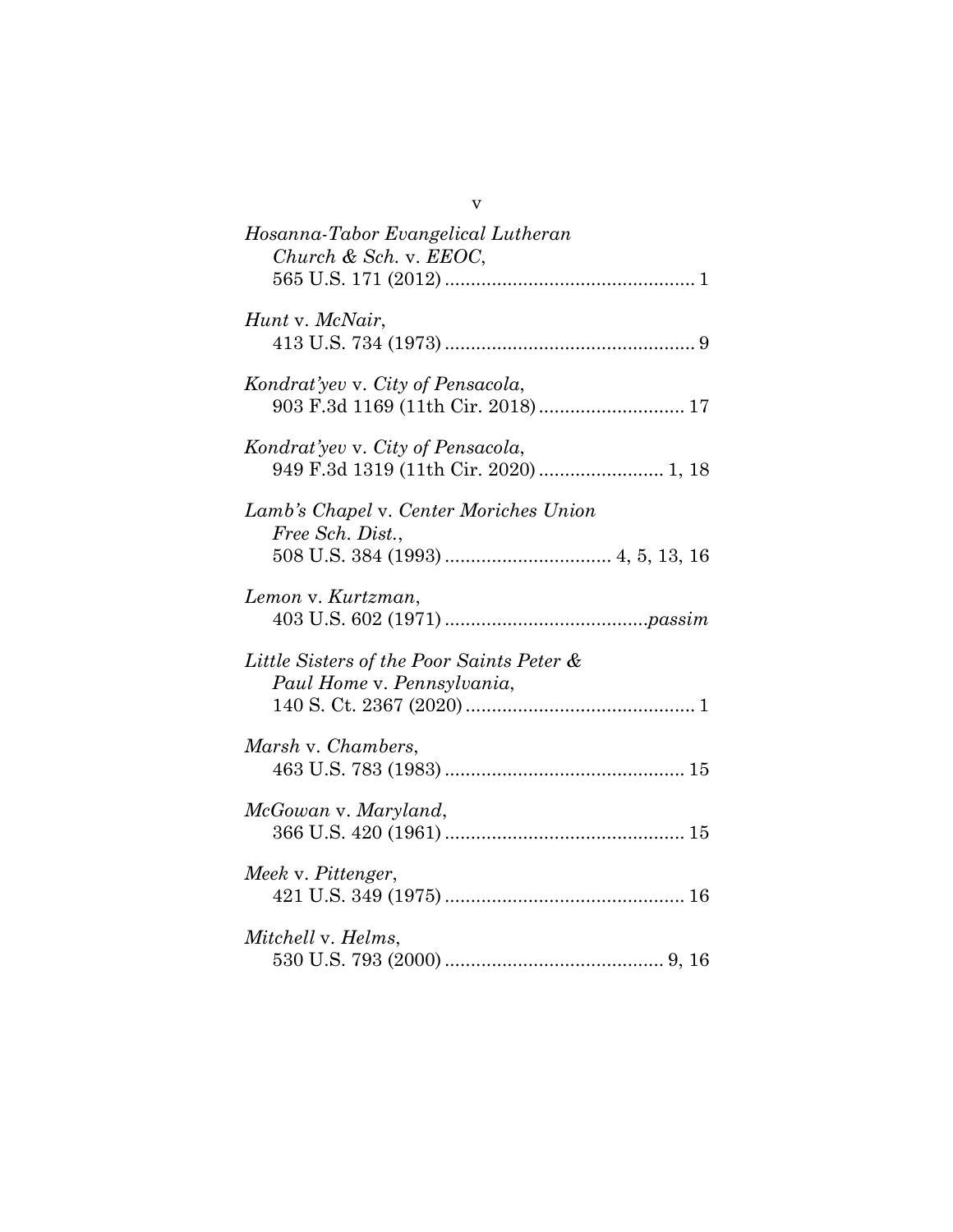| Morris Cnty. v. Freedom From Religion<br>Found.,                                       |
|----------------------------------------------------------------------------------------|
|                                                                                        |
| Muntagim v. Payne,                                                                     |
| Newdow v. Rio Linda Union Sch. Dist.,                                                  |
| Northeastern Pa. Freethought Soc'y v.<br>County of Lackawanna Transit Sys.,            |
| Our Lady of Guadalupe Sch. v.<br>Morrissey-Berru,                                      |
| Roemer v. Board of Pub. Works,                                                         |
| Rosenberger v. Rector & Visitors of Univ.<br>of $Va$ .,                                |
| School Dist. of the City of Grand<br>Rapids v. Ball,                                   |
| Smith v. Commissioner, Ala. Dep't of<br>Corr.,<br>844 F. App'x 286 (11th Cir. 2021) 18 |
| Smith v. Dunn,<br>516 F. Supp. 3d 1310 (M.D. Ala.                                      |

vi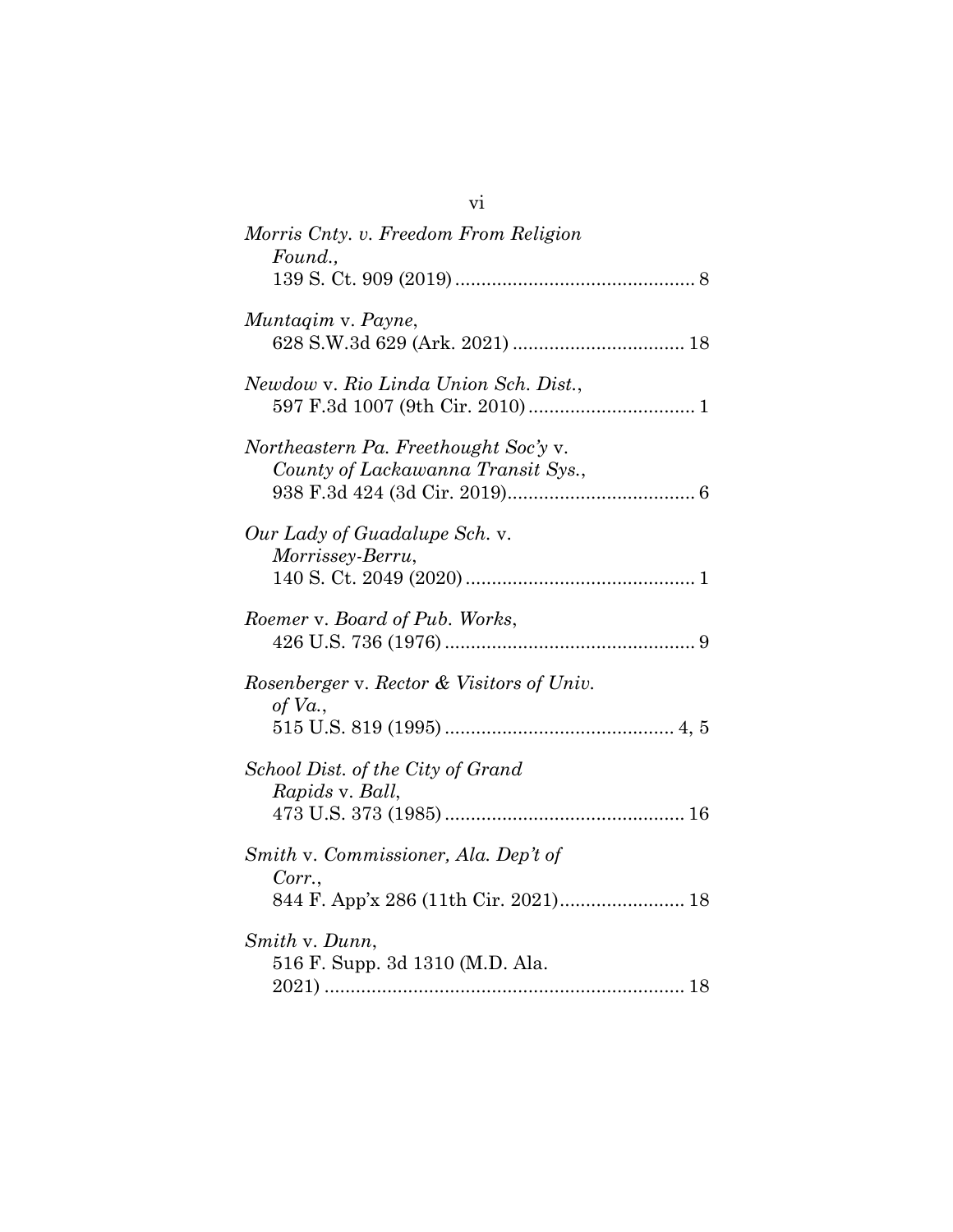| Torcaso v. Watkins,                                      |
|----------------------------------------------------------|
| Town of Greece v. Galloway,                              |
| Trinity Lutheran Church of Columbia,<br>Inc. v. Comer,   |
| Utah Highway Patrol Ass'n v. American<br>Atheists, Inc., |
| Walz v. Tax Commission,                                  |
| Wolman v. Walter,                                        |
| Woodring v. Jackson County,                              |
| Zelman v. Simmons-Harris,                                |
| Zubik v. Burwell,                                        |
| <b>Statutes</b>                                          |
|                                                          |
|                                                          |
|                                                          |

vii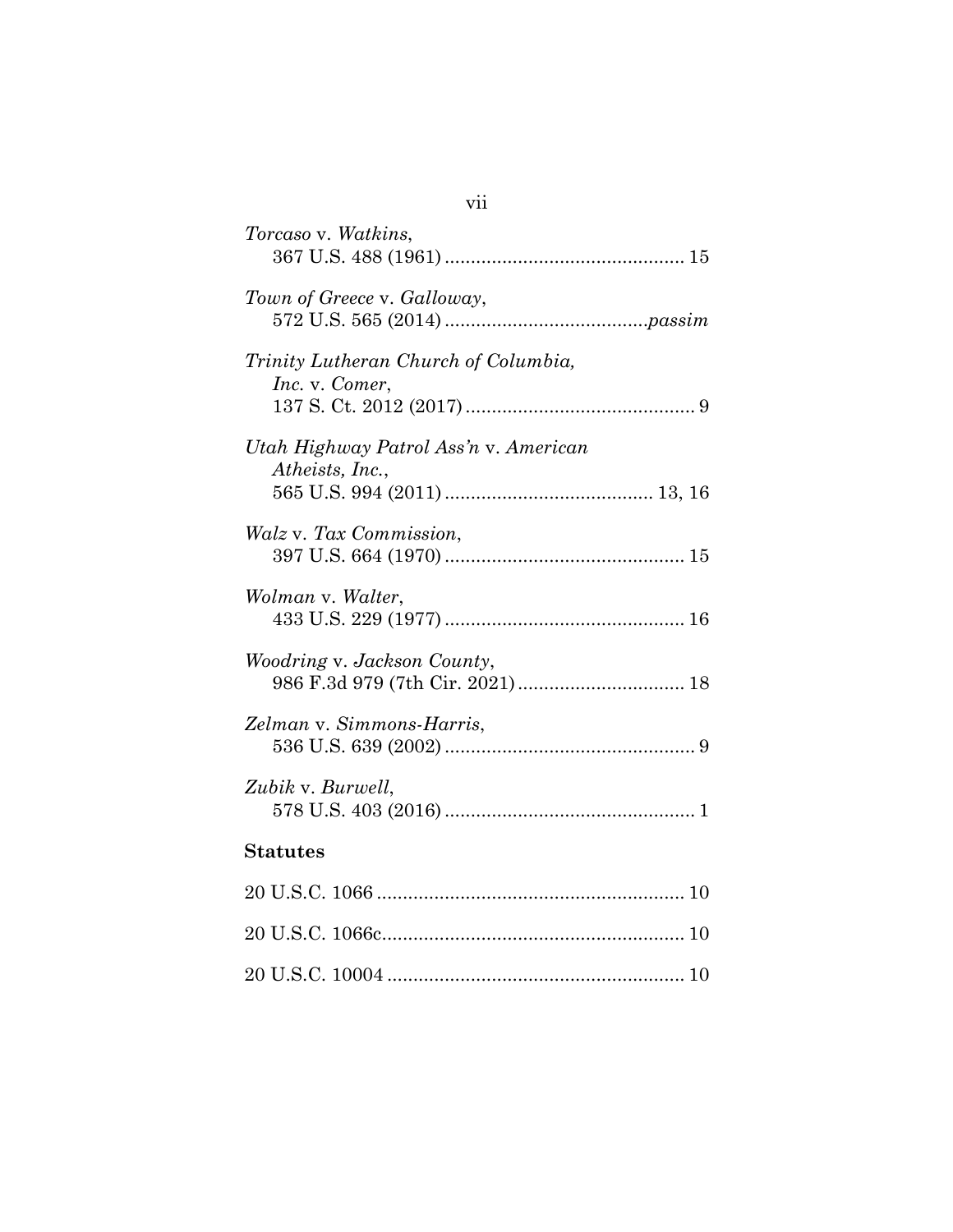| viii                                                                                                                                                                                 |
|--------------------------------------------------------------------------------------------------------------------------------------------------------------------------------------|
| Me. Rev. Stat. Ann. tit. 20-A, § 2951(2).1 10                                                                                                                                        |
| <b>Other Authorities</b>                                                                                                                                                             |
|                                                                                                                                                                                      |
| FEMA Appeal, Chabad of the Space                                                                                                                                                     |
| FEMA Appeal, Mount Nebo Bible                                                                                                                                                        |
| FEMA Press Release, Baptists Aim to<br>Rebuild 1,000 homes for North<br>Carolina Survivors of Hurricane                                                                              |
|                                                                                                                                                                                      |
| Letter from Christopher Line, Staff<br>Attorney, Freedom From Religion<br>Foundation, to Jeff Wright,<br>Superintendent, Pewamo-Westphalia<br>Community Schools (Sept. 9, 2021) 11   |
| Letter from Richard B. Katskee and Ian<br>Smith, Americans United for<br>Separation of Church and State, to<br>Phillip Eng, President, The Long<br>Island Railroad (Mar. 9, 2021) 12 |
| <b>Religious Restrictions on Capital Financing for</b><br><b>Historically Black Colleges &amp; Universities,</b><br>43 Op. O.L.C. $-$ , slip op.                                     |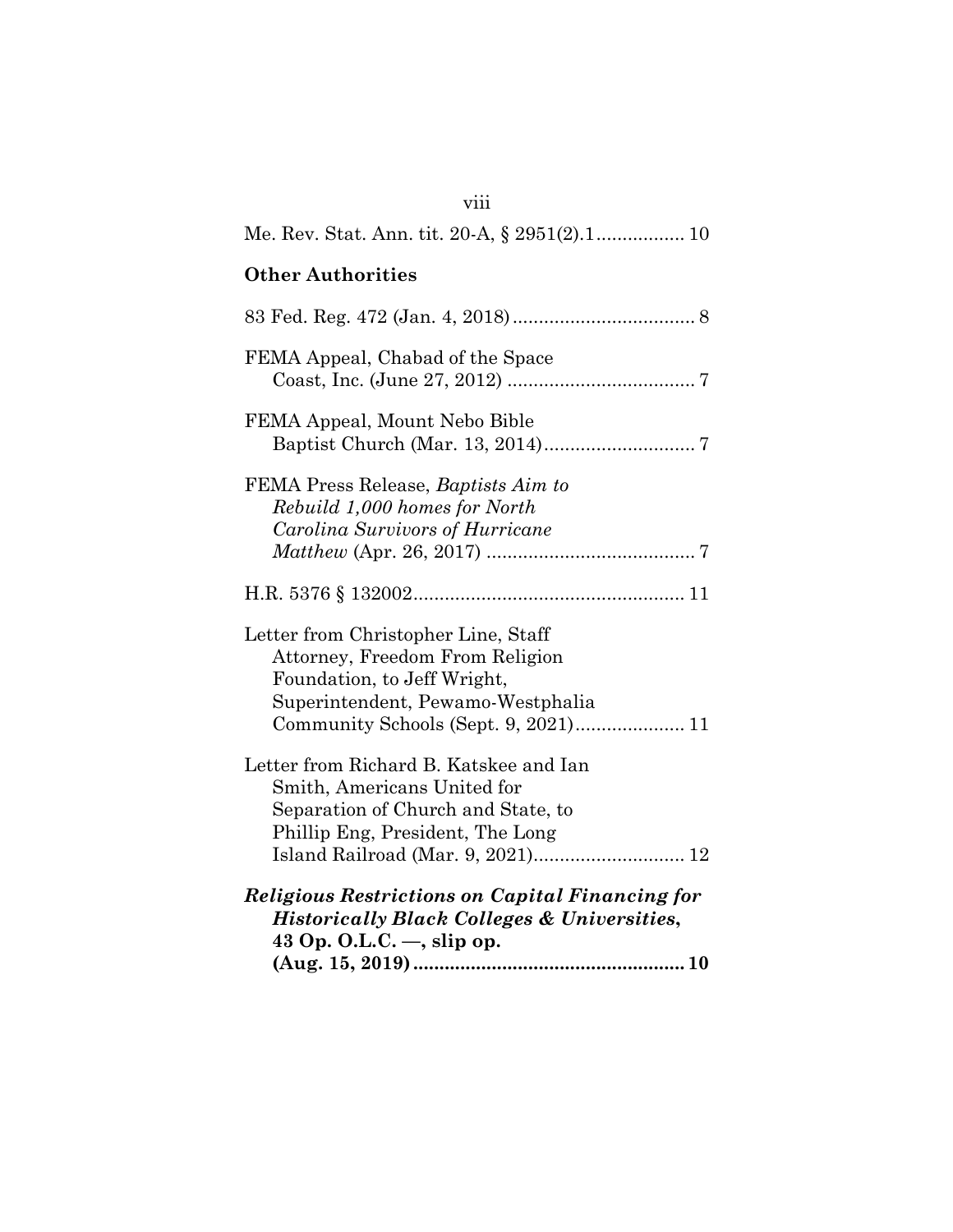#### **INTEREST OF THE** *AMICUS CURIAE***<sup>1</sup>**

The Becket Fund for Religious Liberty is a nonprofit, nonpartisan law firm dedicated to protecting the free expression of all religious traditions. Becket has represented agnostics, Buddhists, Christians, Hindus, Jews, Muslims, Santeros, Sikhs, and Zoroastrians, among others, in litigation, including in multiple cases at the United States Supreme Court. See, *e.g.*, *Hosanna-Tabor Evangelical Lutheran Church & Sch.* v. *EEOC*, 565 U.S. 171 (2012); *Burwell* v. *Hobby Lobby Stores, Inc.*, 573 U.S. 682 (2014); *Holt* v. *Hobbs*, 574 U.S. 352 (2015); *Zubik* v. *Burwell*, 578 U.S. 403 (2016); *Our Lady of Guadalupe Sch.* v. *Morrissey-Berru*, 140 S. Ct. 2049 (2020); *Little Sisters of the Poor Saints Peter & Paul Home* v. *Pennsylvania*, 140 S. Ct. 2367 (2020); *Fulton* v. *City of Philadelphia*, 141 S. Ct. 1868 (2021).

Becket has long been involved in litigation to protect the right to engage in religious speech; it has also defended religious symbols and language against Establishment Clause challenges. Becket has done so as counsel for both parties and *amici curiae*. See, *e.g.*, *Kondrat'yev* v. *City of Pensacola*, 949 F.3d 1319 (11th Cir. 2020) (cross memorial in city park); *Freedom From Religion Found., Inc.* v. *County of Lehigh*, 933 F.3d 275 (3d Cir. 2019) (county seal containing Latin cross); *Newdow* v. *Rio Linda Union Sch. Dist.*, 597 F.3d 1007 (9th Cir. 2010) (Pledge of Allegiance); *American Atheists, Inc.* v. *Davenport*, 637 F.3d 1095

<sup>&</sup>lt;sup>1</sup> No counsel for a party authored any portion of this brief or made any monetary contribution intended to fund its preparation or submission. Petitioners and Respondents have granted blanket consent to the filing of *amicus* briefs.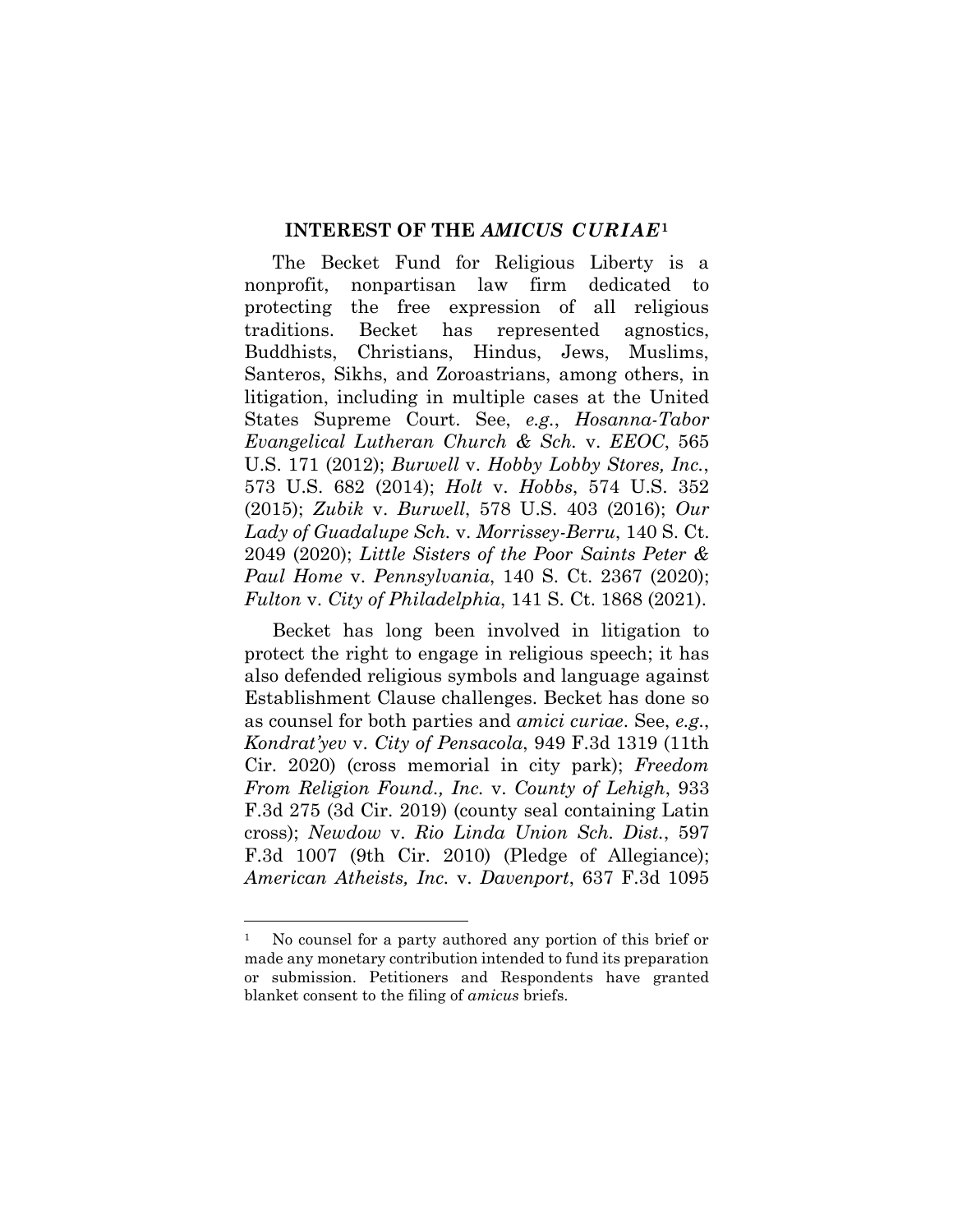(10th Cir. 2010) (highway crosses honoring fallen state troopers); *ACLU of N.J.* v. *Schundler*, 168 F.3d 92 (3d Cir. 1999) (multi-faith religious display). In particular, Becket has long opposed application of the *Lemon* test, arguing that the Establishment Clause should instead be applied with reference to the historical question of what constituted a religious "establishment" at the time the Establishment Clause was drafted and ratified. See Br. *Amicus Curiae* of the Becket Fund for Religious Liberty, *American Legion* v. *American Humanist Ass'n*, 139 S. Ct. 2067 (2019).

In this case, Becket is concerned that Boston's invocation of the Establishment Clause to justify its actions—and the First Circuit's endorsement of that view—could lead to exactly the kind of religion-hostile censorship that this Court has repeatedly warned against.

## **INTRODUCTION AND SUMMARY OF ARGUMENT**

The City of Boston strayed far outside this Court's Free Speech jurisprudence. Why? As Boston's own admissions show, the problem is not primarily a disdain for free speech but a misunderstanding of another First Amendment provision: the Establishment Clause.

Over the last four decades, this Court has repeatedly protected religious speech and emphasized the importance of history in Establishment Clause analysis. Despite these developments, lower courts and government officials at many levels seem to have a shag-carpet understanding of the Establishment Clause: one that is stuck in the 1970s and has not been updated since. Under this view, allowing religious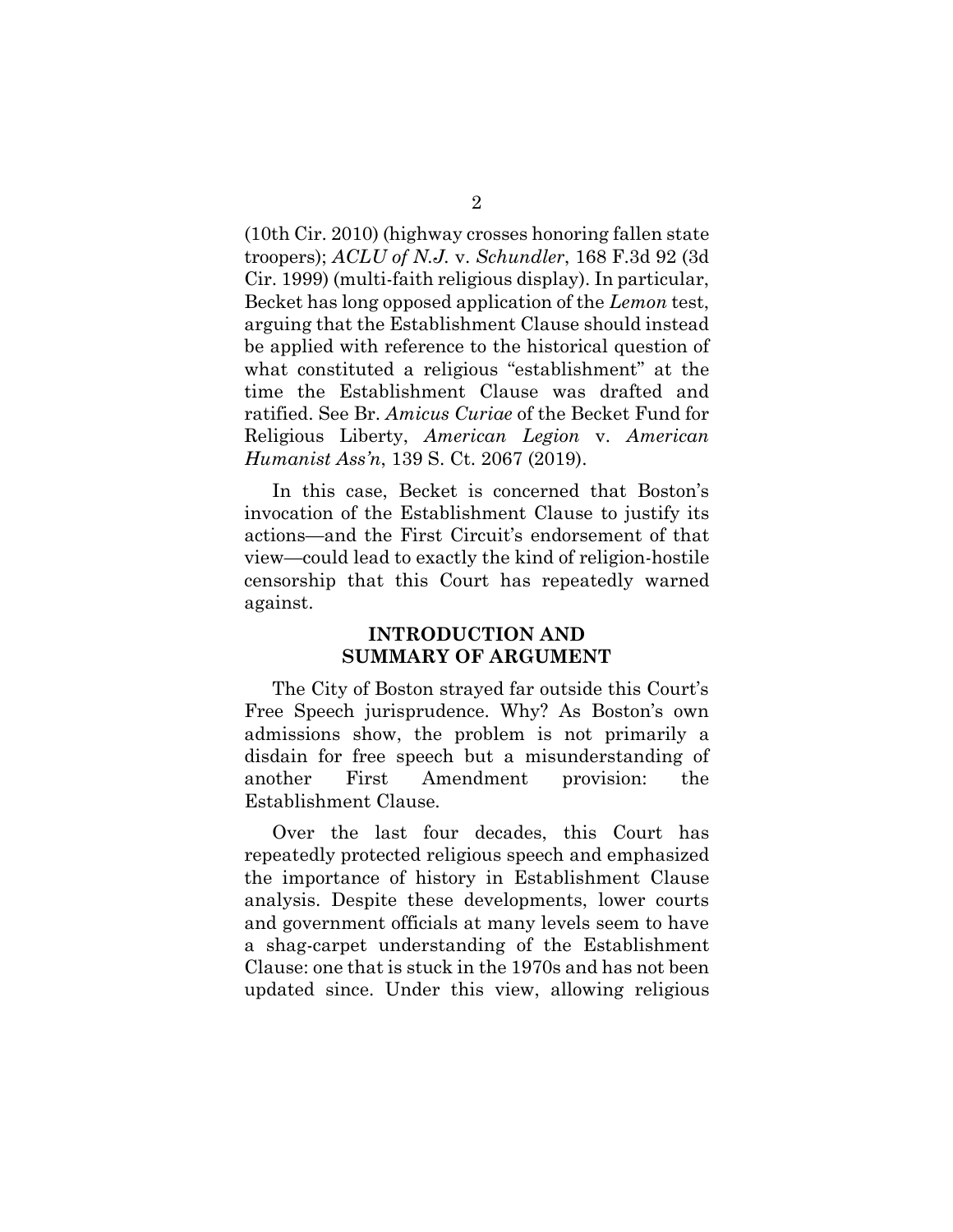speech on public property or in government-funded programs is constitutionally dangerous, and the safest course for local officials is to exclude it.

That mistaken view of precedent has consequences. Officials have used it to censor religious expression from public transit, exclude religious participants from generally available funding programs, and even deny relief funds to houses of worship devastated by hurricanes.

Boston made a similar error here, and the result is what the Court warned against in *American Legion*: government action that is "not \* \* \* neutral and would not further the ideals of respect and tolerance embodied in the First Amendment." *American Legion* v. *American Humanist Ass'n*, 139 S. Ct. 2067, 2090 (2019). Boston's approach to the First Amendment prioritizes secularism over religion and the 1970s over the 1770s.

The root problem in this case is not a failure to understand free speech but a continued reliance on *Lemon*. Until this Court expressly overrules *Lemon*, government officials will continue to follow it, to the detriment of both free speech and free exercise.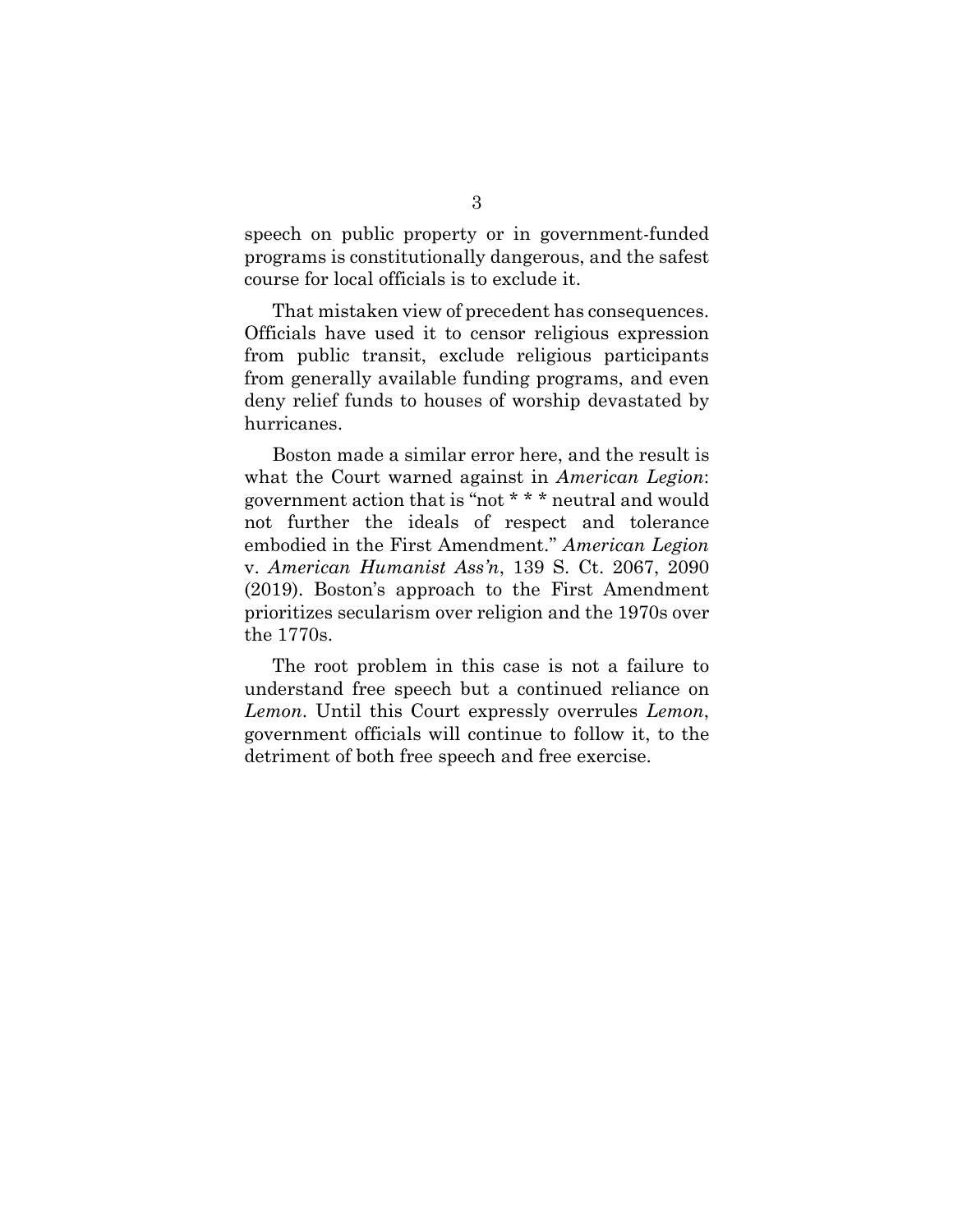#### **ARGUMENT**

**I. The Constitutional errors in this case stem from misunderstandings about the Establishment Clause, and Boston is not alone in making such errors.**

## **A. Boston denied permission based on a misunderstanding of the Establishment Clause.**

As Petitioners' brief explains, Boston created a public forum for private speech when it allowed private groups to hoist flags of their choice on the city's flagpole. Pet. Br. 23-30. Boston's targeted exclusion of religious flags is thus a straightforward case of viewpoint discrimination barred by the Free Speech Clause. See *Good News Club* v. *Milford Cent. Sch.*, 533 U.S. 98 (2001); *Lamb's Chapel* v. *Center Moriches Union Free Sch. Dist.*, 508 U.S. 384 (1993); *Rosenberger* v. *Rector & Visitors of Univ. of Va.*, 515 U.S. 819 (1995).

Given the clarity of the governing free-speech principles, how did Boston get it so wrong? The answer lies elsewhere in the First Amendment—the Establishment Clause. When denying Camp Constitution's application, Boston argued that the exclusion of all "non-secular flags" was "consistent with well-established First Amendment jurisprudence prohibiting a local government from 'respecting an establishment of religion.'" Pet. App. 153a-154a. Doubling down, Boston later admitted that excluding religious flags serves "no goal or purpose \* \* \* except 'concern for the so-called separation of church and state or the constitution's [E]stablishment [C]lause.'" Pet. App. 157a. The First Circuit endorsed that action,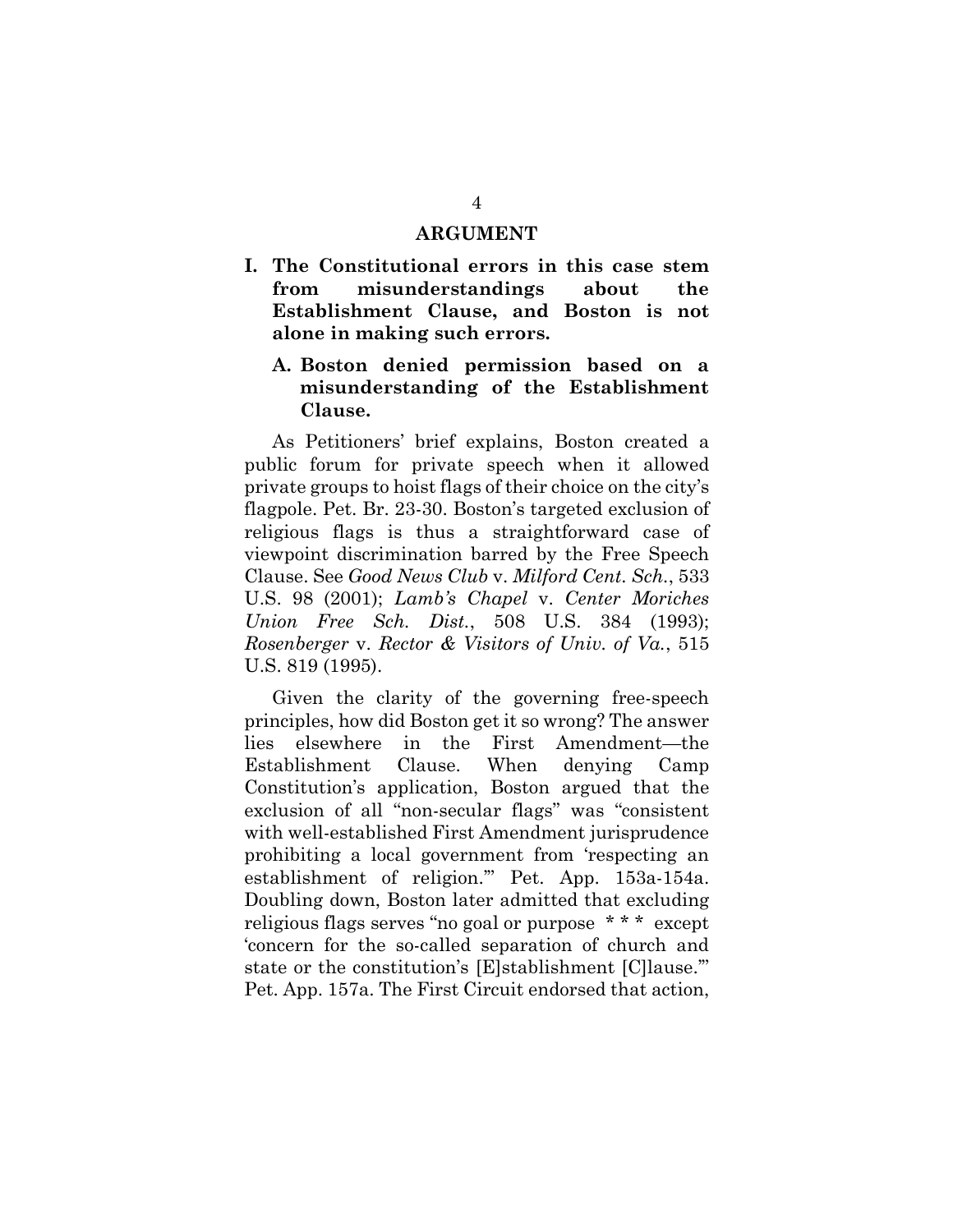relying on *Lemon* to find "the City's establishment concerns are legitimate." Pet. App. 36a (citing *Lemon*  v. *Kurtzman*, 403 U.S. 602, 615 (1971)).

Petitioners have explained why these fears are misplaced. Pet. Br. 39-41. Private religious displays in a public forum are perfectly permissible under the Establishment Clause. Indeed, this Court has repeatedly rejected the argument that a government impermissibly "endorses" religion by allowing religious speech on equal terms in public forums. See *Rosenberger*, 515 U.S. at 845 ("[O]fficial censorship would be far more inconsistent with the Establishment Clause's dictates than would governmental provision of secular printing services on a religion-blind basis."); *Lamb's Chapel*, 508 U.S. at 395 ("[T]he posited fears of an Establishment Clause violation are unfounded."); *Good News Club*, 533 U.S. at 118 ("[W]e cannot say the danger that children would misperceive the endorsement of religion is any greater than the danger that they would perceive a hostility toward the religious viewpoint if the Club were excluded from the public forum."). Boston cannot respect the First Amendment by censoring religious speech.

## **B. Such misunderstandings remain widespread, even after** *Town of Greece* **and**  *American Legion***.**

Boston is not alone in its misunderstanding of the Establishment Clause. Without a formal overruling of both *Lemon* and its related endorsement test in their entirety, many government officials still apply this outdated reading of the Establishment Clause. As a result, they exclude religious individuals and groups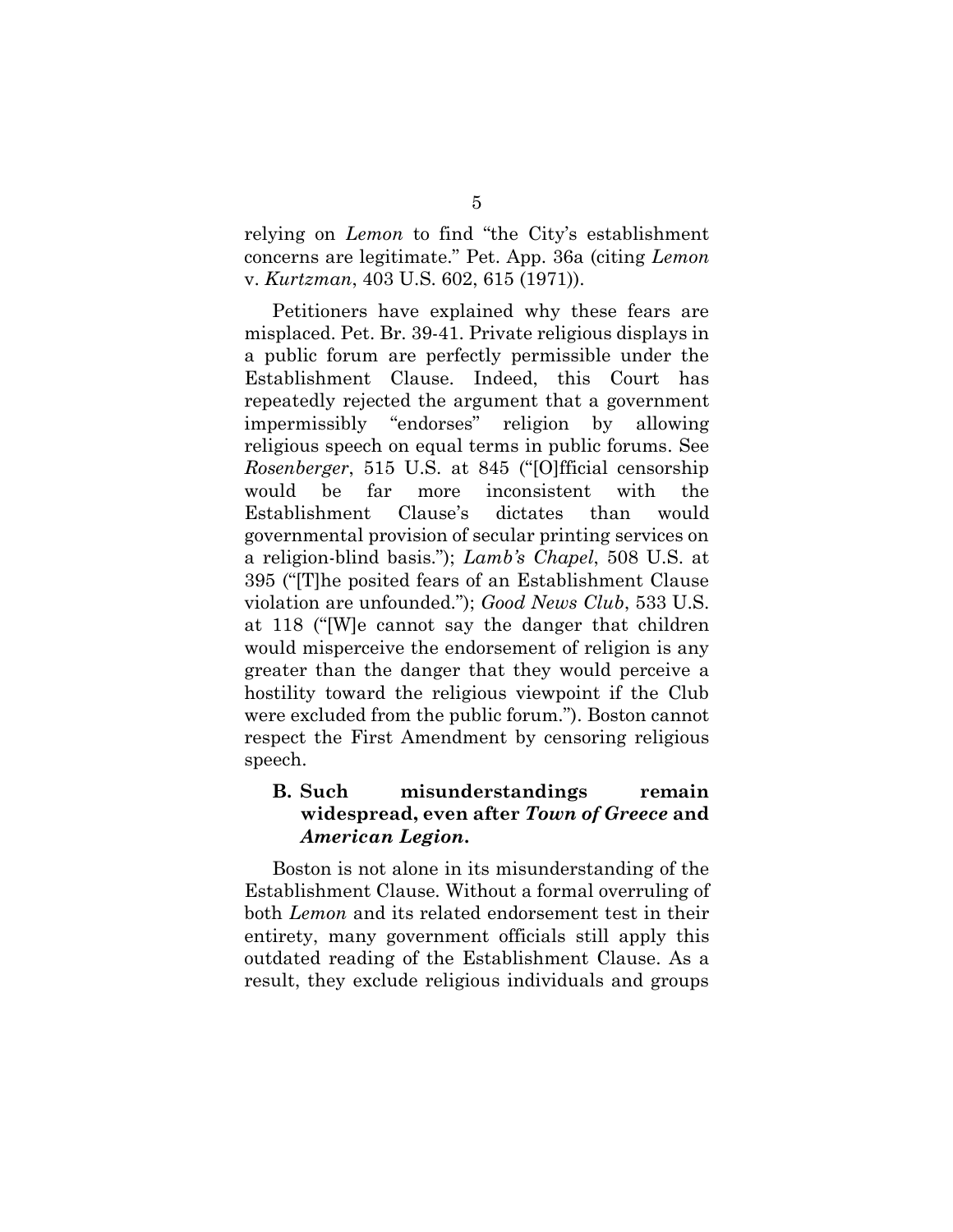from equal access to public forums and public funding. A few examples illustrate the breadth of the problem:

1. *Public transit advertising.* Public transit systems often sell advertising space on trains and buses. Unfortunately, some transit systems impose discriminatory bans on religious messages in the name of separating church and state. See *Archdiocese of Washington* v. *WMATA*, 140 S. Ct. 1198 (2020); *Northeastern Pa. Freethought Soc'y* v. *County of Lackawanna Transit Sys.*, 938 F.3d 424, 442 (3d Cir. 2019) (striking down "ban on speech related to religion" in public transit advertising); *Young Israel of Tampa, Inc.* v. *Hillsborough Area Reg'l Transit Auth.*, No. 8:21-cv-294 (M.D. Fla. Oct. 8, 2021), ECF 63 at 20 (public transit authority defending ban on religious advertisements to "maintain[]neutrality" on "religious issues").

As two members of the Court recently noted, the Court's "intervention" to fix the law in this area is "warranted." *Archdiocese of Washington* v. *WMATA*, 140 S. Ct. 1198, 1199 (2020) (Gorsuch, J., joined by Thomas, J., respecting the denial of certiorari). "The First Amendment requires governments to protect religious viewpoints, not single them out for silencing." *Id.* at 1200.

2. *Public facilities.* New York City allows private groups to hold events in public schools after school hours. But citing Establishment Clause concerns as its "sole reason," the city barred religious groups from using the space for worship. *Bronx Household of Faith*  v. *Board of Educ.*, 750 F.3d 184, 192 (2d Cir. 2014). Even in the face of *Good News Club*, the Second Circuit concluded that the "exclusion was constitutionally permissible in light of the Board's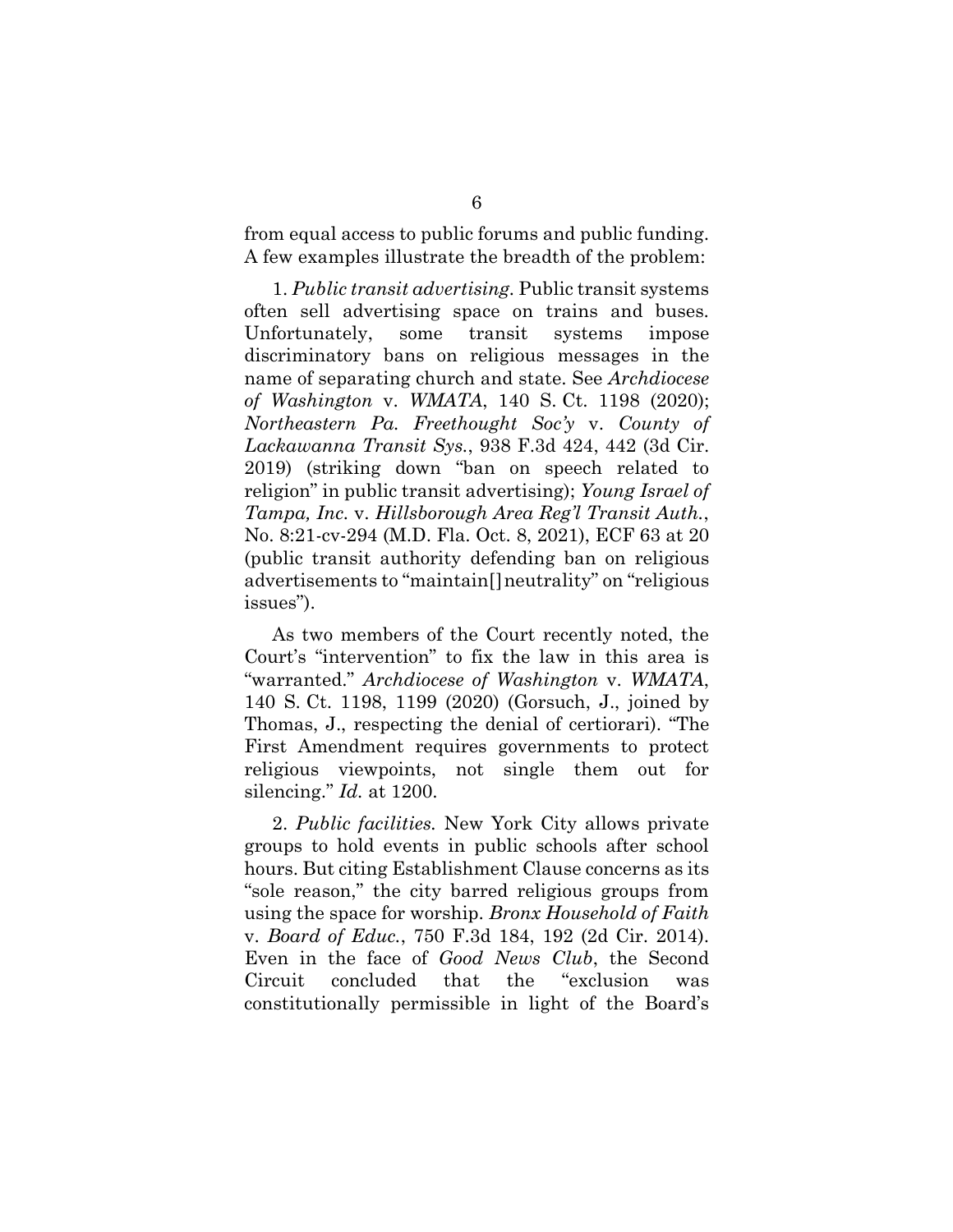reasonable and good faith belief that permitting religious worship services in its schools might give rise to an appearance of endorsement in violation of the Establishment Clause, thus exposing the Board to a substantial risk of liability." *Id.* at 189.

3. *Disaster relief grants.* From at least 1998 until 2018, the Federal Emergency Management Agency barred houses of worship from receiving disaster recovery grants available to other nonprofit community organizations. FEMA has long recognized that faith groups play a critical role in disaster recovery. <sup>2</sup> But FEMA still denied disaster recovery funds to a synagogue in Florida damaged by Tropical Storm Faye because its community programs were "based on or teach Torah values and Jewish tradition, customs and laws."<sup>3</sup> After Hurricane Katrina, a historic Black church in New Orleans that provided "literacy programs, clothing distribution, food and nutrition programs," "health and wellness programs," and a "homeless shelter" fared no better.<sup>4</sup>

FEMA finally abandoned its discriminatory policy in 2018 after several houses of worship sued—but not until the churches petitioned this court for emergency relief and Justice Alito called for FEMA to respond. Compare *Harvest Family Church* v. *FEMA*, No. 17A649 (U.S. Dec. 21, 2017) (Alito, J.) (calling for

<sup>2</sup> See, *e.g.*, FEMA Press Release, *Baptists Aim to Rebuild 1,000 homes for North Carolina Survivors of Hurricane Matthew* (Apr. 26, 2017), https://bit.ly/3CEnmkV.

<sup>3</sup> FEMA Appeal, Chabad of the Space Coast, Inc. (June 27, 2012), https://perma.cc/2XNV-ZGGM.

<sup>4</sup> FEMA Appeal, Mount Nebo Bible Baptist Church, (Mar. 13, 2014), https://perma.cc/G4HM-Q9KR.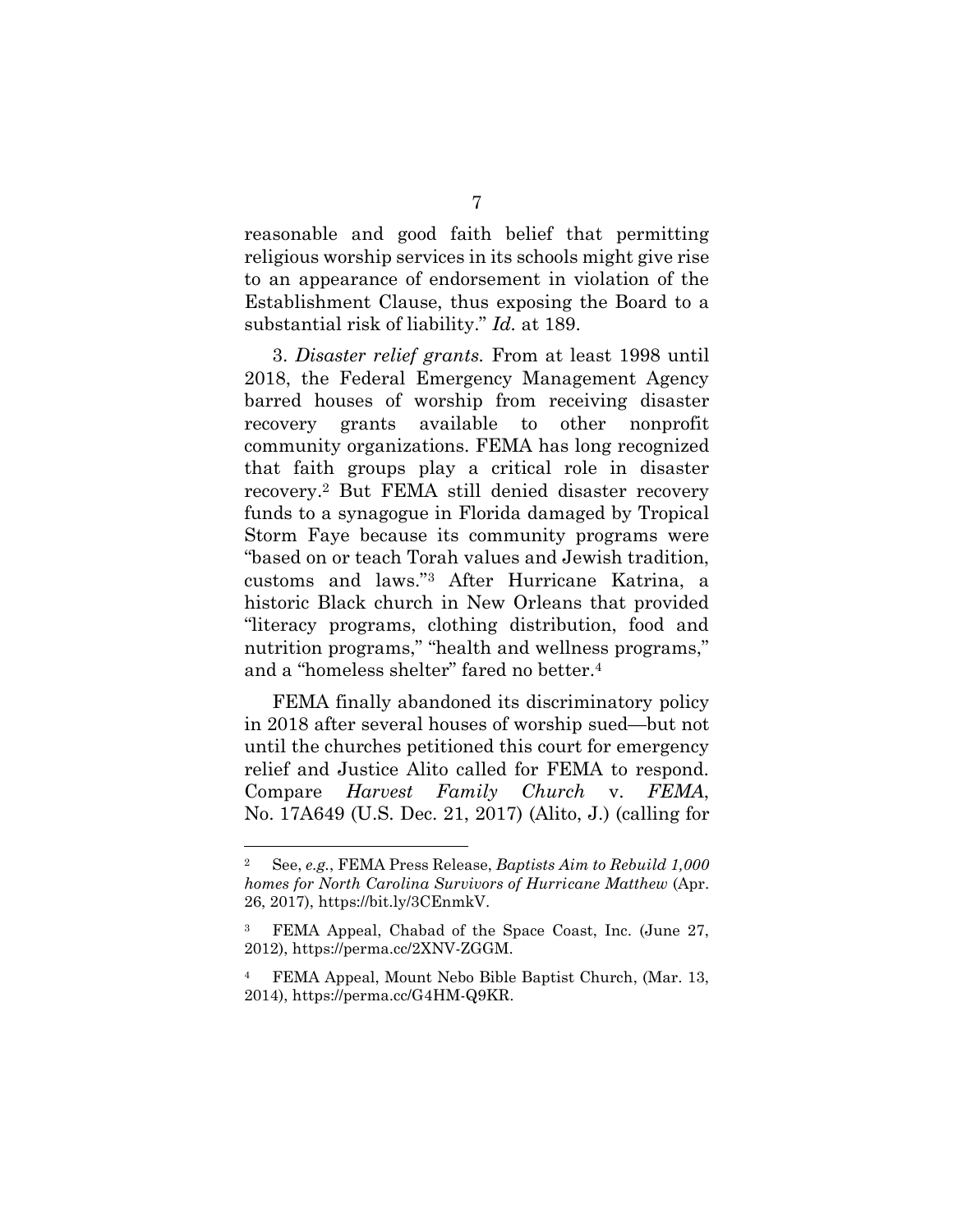FEMA's response by Jan. 10, 2018), with Revisions to the Public Assistance Program and Policy Guide, 83 Fed. Reg. 472, 473 (Jan. 4, 2018) (changing FEMA policy so "houses of worship will not be singled out for disfavored treatment").

4. *Historic preservation grants.* In an effort to preserve local history, some states and local governments provide grants to pay for the restoration and preservation of historically significant buildings. In return, the building owners typically must give the government an easement committing to maintain the buildings' historic appearance. But, citing antiestablishment interests, the high courts in New Jersey and Massachusetts barred houses of worship from receiving grants, regardless of their historic significance. See *Freedom From Religion Found., Inc.* v. *Morris Cnty. Bd. of Chosen Freeholders*, 181 A.3d 992 (N.J. 2018), cert. denied, 139 S. Ct. 909 (2019); *Caplan* v. *Town of Acton*, 92 N.E.3d 691 (Mass. 2018).

Justices of this Court and the state courts alike have recognized the confusion in the law and the need for this Court's clarification. *Morris Cnty.*, 139 S. Ct. at 911 (Kavanaugh, J., joined by Alito, J., and Gorsuch, J., respecting the denial of certiorari) ("At some point, this Court will need to decide whether governments that distribute historic preservation funds may deny funds to religious organizations simply because the organizations are religious."); *Caplan*, 92 N.E.3d at 712 (Kafker, J., concurring) ("Today's decision takes us into one of the most confusing and contested areas of State and Federal constitutional law."). Although these particular errors stem from state Blaine Amendments rather than the federal Establishment Clause, confusion at the federal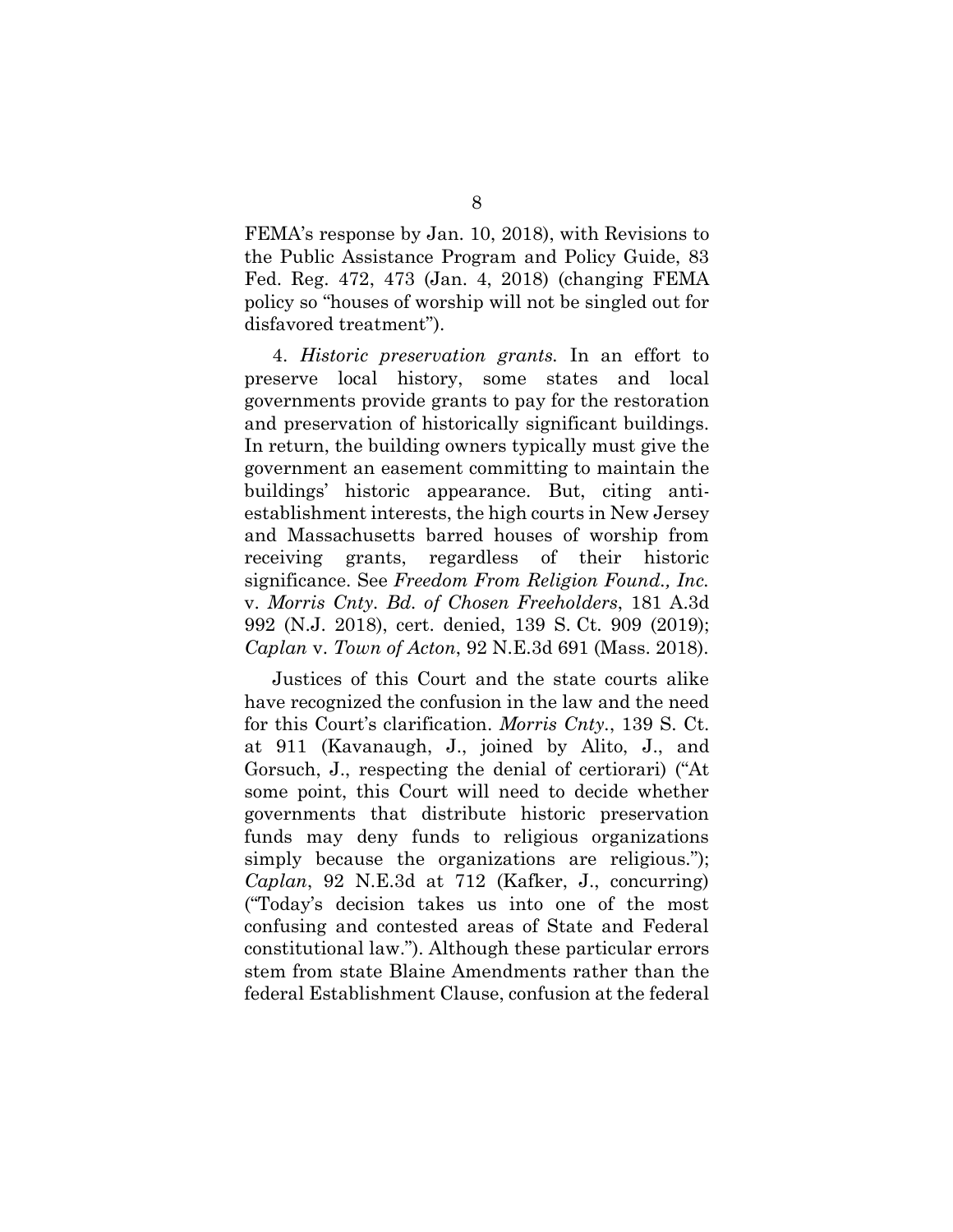level compounds confusion at the state level. For example, in *Morris County*, the New Jersey Supreme Court cited *Lemon* alongside other cases to conclude that "the grant program poses questions under any articulation of the current standard." 181 A.3d at 1012. Such cases raise similar concerns over the exclusion of religious exercise and speech.

5. *School funding.* In *Hunt* v. *McNair*, this Court interpreted *Lemon*'s "effect" prong to bar state funds from flowing "to an institution in which religion is so pervasive that a substantial portion of its functions are subsumed in the religious mission." 413 U.S. 734, 743 (1973). For decades, so-called "pervasively sectarian" institutions were excluded from "direct state aid of any kind." *Roemer* v. *Board of Pub. Works*, 426 U.S. 736, 758 (1976). Despite the Court's later rejection of this discriminatory rule in favor of religious neutrality, <sup>5</sup> the "pervasively sectarian" exclusion remains, well, pervasive.

Thus, for example, when Colorado chose to fund scholarships for students at private colleges in the state, it barred them from being used at any school deemed "pervasively sectarian" in "an attempt to conform to First Amendment doctrine." *Americans United for Separation of Church & State* v. *Colorado,* 648 P.2d 1072, 1075 (Colo. 1982). This restriction remained in effect until the Tenth Circuit struck it

<sup>5</sup> See, *e.g.*, *Agostini* v. *Felton*, 521 U.S. 203 (1997); *Mitchell* v. *Helms*, 530 U.S. 793 (2000); *Zelman* v. *Simmons-Harris*, 536 U.S. 639 (2002); *Trinity Lutheran Church of Columbia, Inc.* v. *Comer*, 137 S. Ct. 2012 (2017); *Espinoza* v. *Montana Dep't of Rev.*, 140 S. Ct. 2246 (2020).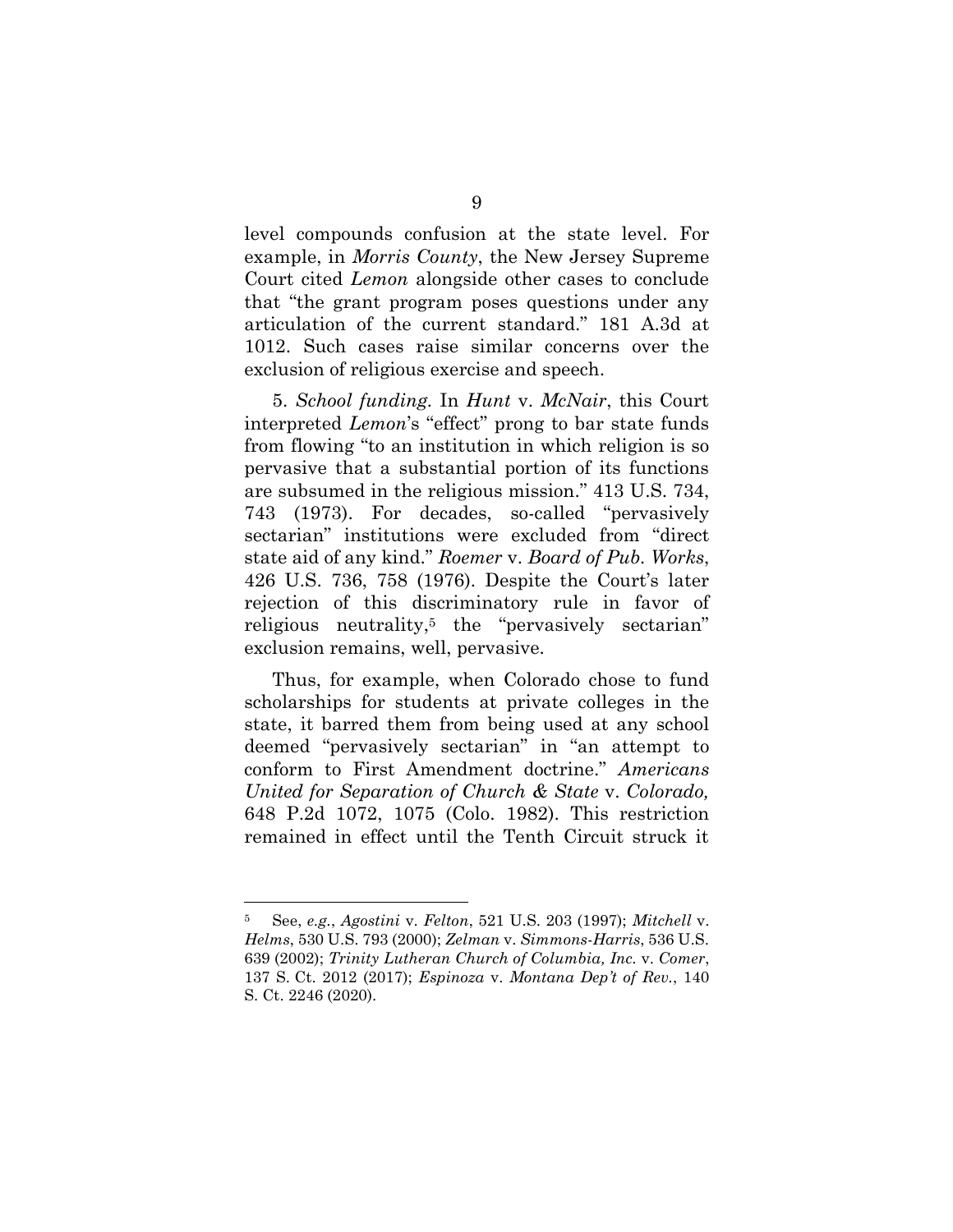### down in 2008. See *Colorado Christian Univ.* v. *Weaver*, 534 F.3d 1245 (10th Cir. 2008).

Those cases were years ago, so it might seem that the problem has been resolved. To the contrary, this standard persists in government programs. For example, this Court is currently confronting Maine's law that restricts private-school tuition vouchers to "a nonsectarian school in accordance with the First Amendment of the United States Constitution." Me. Rev. Stat. Ann. tit. 20-A, § 2951(2).1.

Nor is the problem limited to state and local governments. For example, Congress created a loan program to assist historically Black colleges and universities with capital improvement projects. Congress recognized that HBCUs "have played a prominent role in American history and have an unparalleled record of fostering the development of African American youth." 20 U.S.C. 1066(2). But, borrowing text straight from *Hunt*, Congress excluded any "institution in which a substantial portion of its functions is subsumed in a religious mission." 20 U.S.C. 1066c(c).<sup>6</sup> The Office of Legal Counsel recently concluded that this restriction "unconstitutionally discriminates on the basis of an institution's religious character." *Religious Restrictions on Capital Financing for Historically Black Colleges & Universities*, 43 Op. O.L.C. —, slip op. at 16 (Aug. 15, 2019).

Despite the OLC opinion, Congress continues to draft legislation using the *Hunt* standard. The "Build

<sup>6</sup> The same restriction also appears in a separate grant program for institutions of higher learning. See 20 U.S.C. 10004  $(c)(3)$ .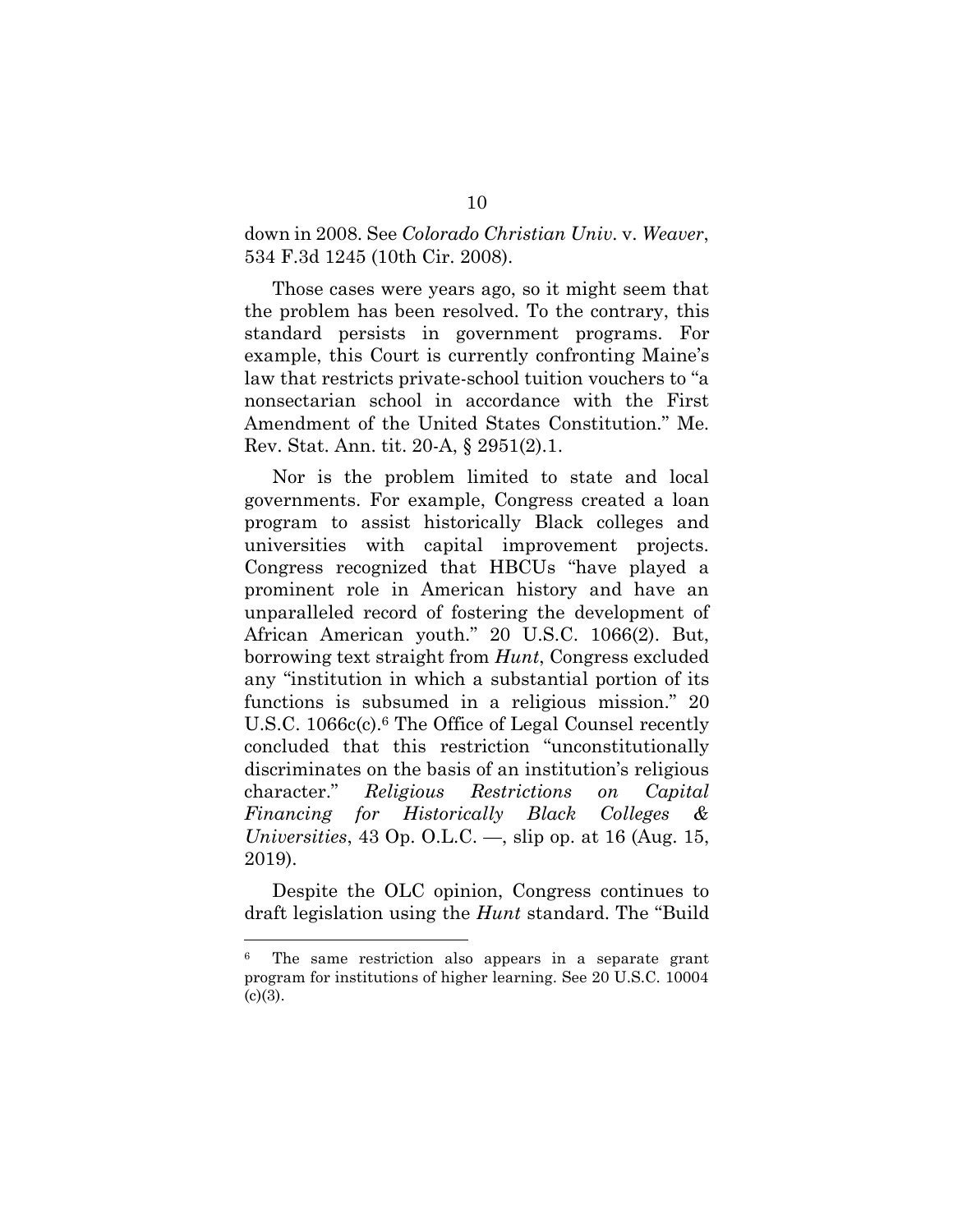Back Better Act" before the current Congress would provide grants for child-care providers to renovate or improve their facilities "to improve child care safety." H.R. 5376 § 132002, at 1389 ln. 21-22 (capitalization removed). Ignoring decades of developments in Religion Clauses jurisprudence, the bill clings to the bad old days and bars any child-safety grants from going to child-care facilities whose "functions \* \* \* are subsumed in a religious mission." *Id.* at 1399 ln. 22 to 1400 ln. 3.

#### **C. Government lawyers receive, and then give, bad Establishment Clause advice.**

Another reason that municipal officials often rely on *Lemon* and its progeny are the threat letters they receive when they attempt to accommodate religious expression. These letters provide a skewed view of the Establishment Clause; they often do not even mention this Court's decisions in *Town of Greece* and *American Legion*, acting as if nothing has changed. Two examples from this year illustrate the trend.

First, Freedom From Religion Foundation wrote to the Pewamo-Westphalia School District in Michigan asking the District to take down a display including a cross.<sup>7</sup> The letter does not mention *Town of Greece*, *American Legion*, or more recent Sixth Circuit cases, but does rely on *Lemon* and pre-*Town of Greece* Sixth Circuit precedent. The school took down the displays in response.

<sup>7</sup> See Letter from Christopher Line, Staff Attorney, Freedom From Religion Foundation, to Jeff Wright, Superintendent, Pewamo-Westphalia Community Schools (Sept. 9, 2021), https://perma.cc/HXA2-8BYT.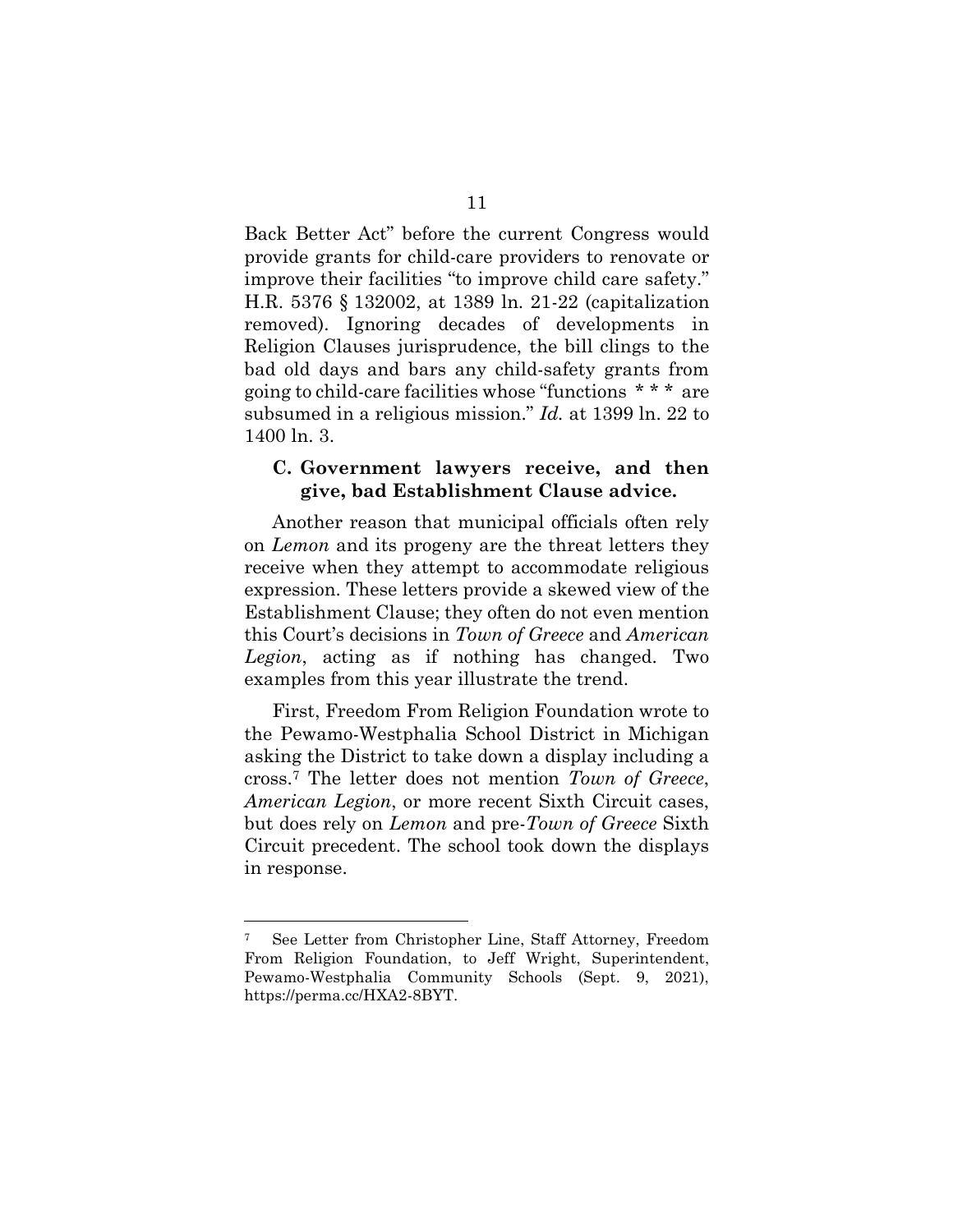Similarly, a public transit authority has ended a longstanding tradition of allowing a private group to display a Christmas creche at a train station in Queens, after Americans United for Separation of Church and State sent a threat letter to the Long Island Railroad for permitting the private display. That letter, written in 2021, makes no mention of *American Legion* or *Town of Greece*, nor any of this Court's cases since 2001.<sup>8</sup>

The point of these examples is not to treat them as proper explanations of this Court's Establishment Clause jurisprudence—they decidedly are not—but instead to explain the popular version of this Court's Establishment Clause jurisprudence, which differs substantially from this Court's rulings over the past decade. Until this Court formally overrules *Lemon*, the threat letters citing *Lemon* and its progeny will continue to be sent, and local officials who don't know any better will continue to prohibit and tear down displays that have every right to remain.

\* \* \*

At all levels of government—from city officials to the U.S. Congress—continued confusion about the Establishment Clause excludes religious groups and individuals from participating equally in public forums and public benefits. It does so simply because those groups and individuals are religious.

Letter from Richard B. Katskee and Ian Smith, Americans United for Separation of Church and State, to Phillip Eng, President, The Long Island Railroad (Mar. 9, 2021), https://perma.cc/H2UU-3J3J.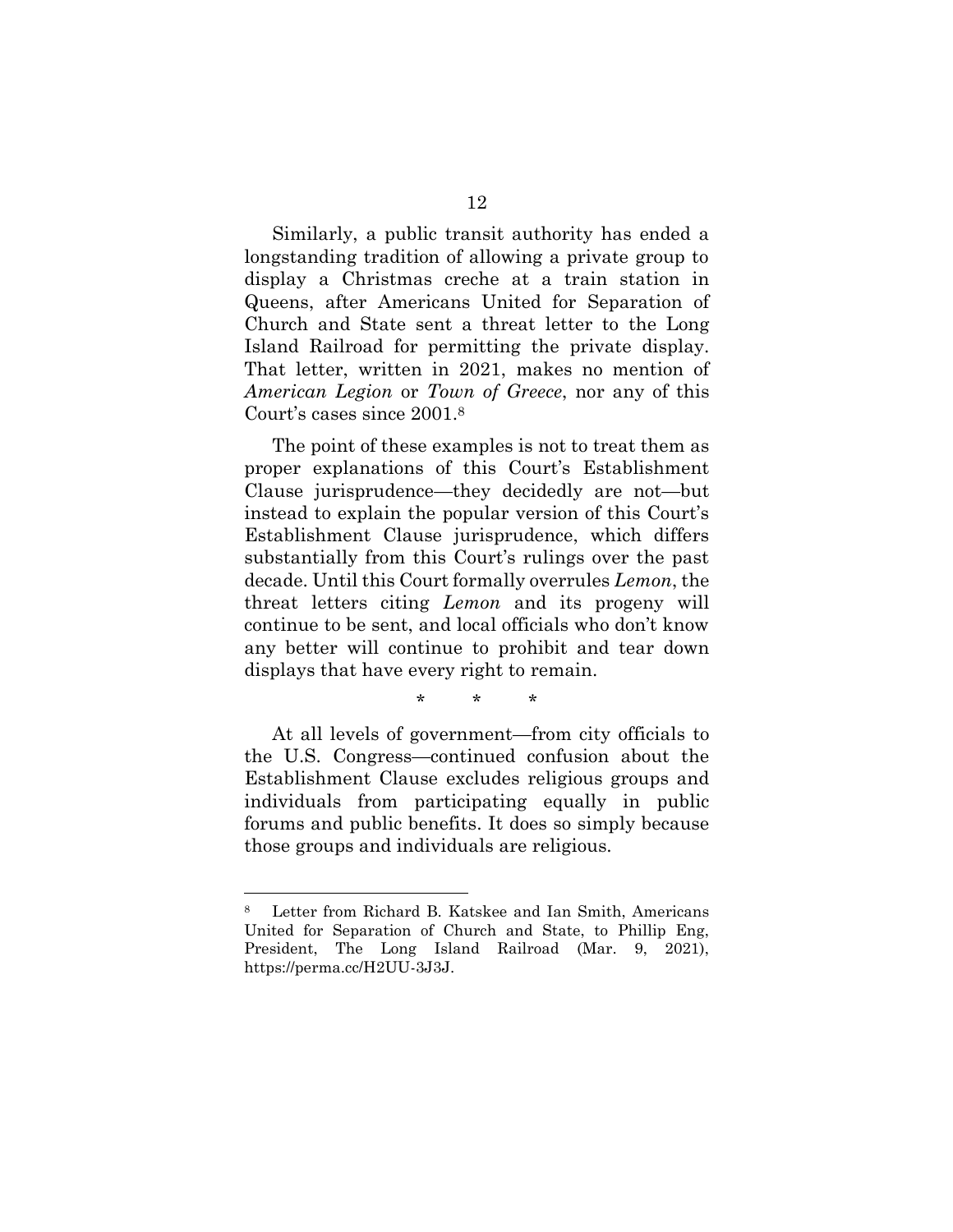# **II. The cure for these problems is to replace**  *Lemon* **with a standard rooted in the text, history, and tradition of the Establishment Clause.**

1. As the history—both in Boston and elsewhere makes clear, the real problem in this case is not a misunderstanding of free speech so much as it is a misunderstanding of what constitutes an establishment of religion. Boston officials reflexively prohibited a religious symbol, and the First Circuit relied upon *Lemon* to state that "the City's establishment concerns are legitimate." Pet. App. 36a (citing *Lemon*, 403 U.S. at 615). Like Justice Scalia's proverbial ghoul, *Lemon* rose once again.

*Lemon*'s durability has led many government officials (and their lawyers) to adopt policies firmly rooted in the 1970s. Although Establishment Clause jurisprudence has evolved since then, some government officials—backed by lower courts—hold on to the notion that the safest option is to avoid religious speech. A ruling in favor of Petitioners here will send a message not only to Boston, but to others around the nation that suppression of religious speech is not the safest legal option. But absent a formal overruling, it will not solve the problem of *Lemon*.

Establishment Clause jurisprudence has never been a model of clarity; indeed, multiple justices of this Court have expressed concern.<sup>9</sup> To be sure, the Court's decisions in *American Legion* and *Town of Greece* have

<sup>9</sup> See, *e.g.*, *Lamb's Chapel*, 508 U.S. at 398 (Scalia, J., concurring) (collecting criticism): *Utah Highway Patrol Ass'n* v. *American Atheists, Inc.*, 565 U.S. 994 (2011) (Thomas, J., dissenting from denial) (collecting criticism 18 years later).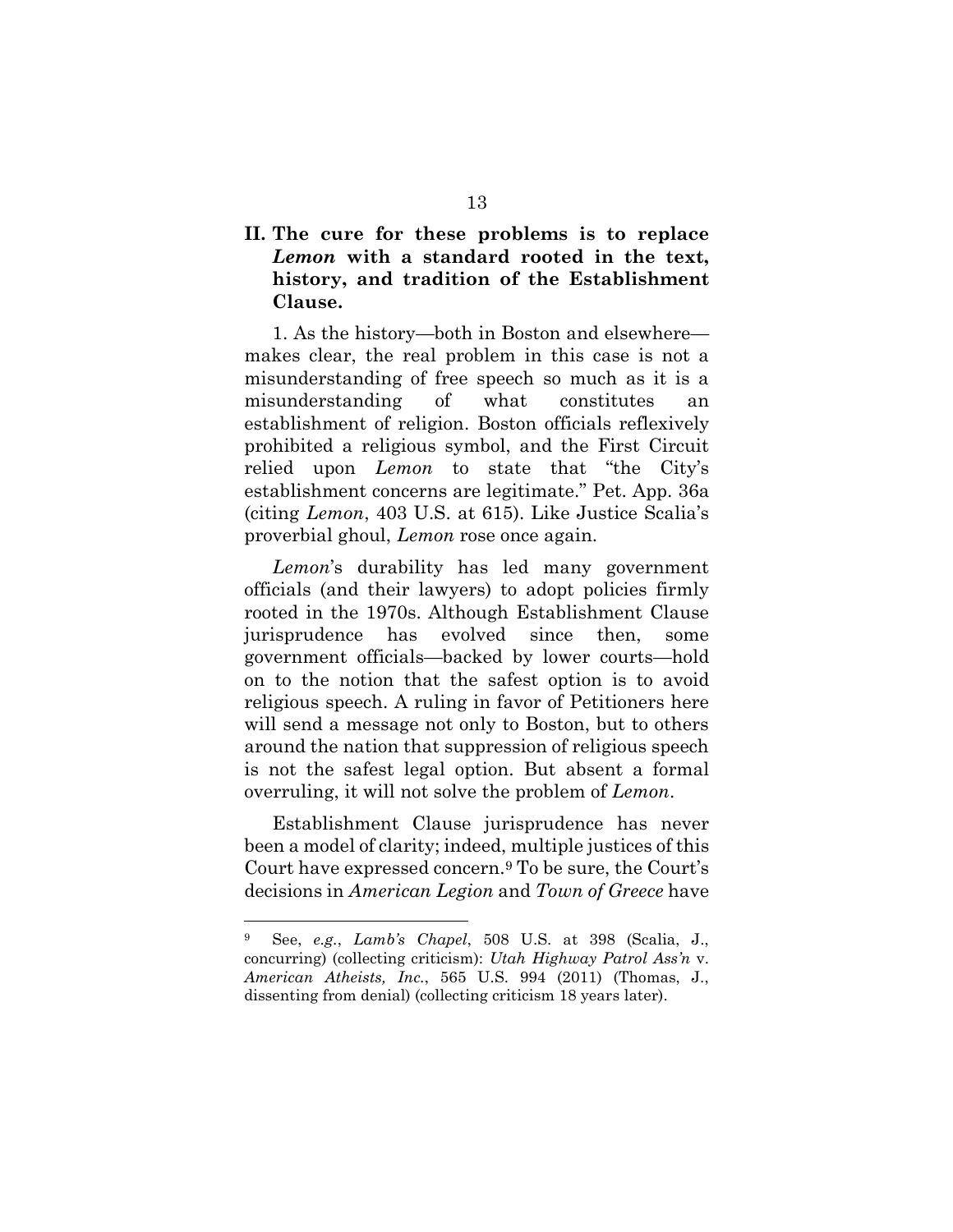helped to clarify the law, particularly at the upper levels of the judiciary. But as long as *Lemon* and its accompanying endorsement test remain on the books, some government actors will continue to apply a 1970s approach to risk management.

The proper standard, as several members of this Court have stated, is a standard rooted in the text, history, and traditions of the First Amendment. See, *e.g.*, *Town of Greece* v. *Galloway,* 572 U.S. 565, 576 (2014) ("historical practices and understandings"); *American Legion* v. *American Humanist Ass'n*, 139 S. Ct. 2067, 2092 (2019) (Kavanaugh, J., concurring). Formal adoption of that standard—and overruling *Lemon*—would clarify the law for both lower courts and government officials.

2. It bears repeating that *Lemon* was an aberration. Claiming that "we can only dimly perceive the lines of demarcation in this extraordinarily sensitive area of constitutional law," Chief Justice Burger "gleaned" the now-familiar *Lemon* test from recent precedent, not the history of the Founding. 403 U.S. at 612. *Lemon* was contrary to what has come after, but also to what came before. While pre-*Lemon* jurisprudence failed to properly account for our rich historical tradition of religious expression, it still at least purported to take history into account. The Court in *Everson* v. *Board of Education* spoke of interpreting the Clause "in the light of its history." 330 U.S. 1, 14- 15 (1947). Although the dissent took issue with the Court's use of that history, it reaffirmed that "[n]o provision of the Constitution is more closely tied to or given content by its generating history than the religious clause of the First Amendment." *Id.* at 33 (Rutledge, J., dissenting).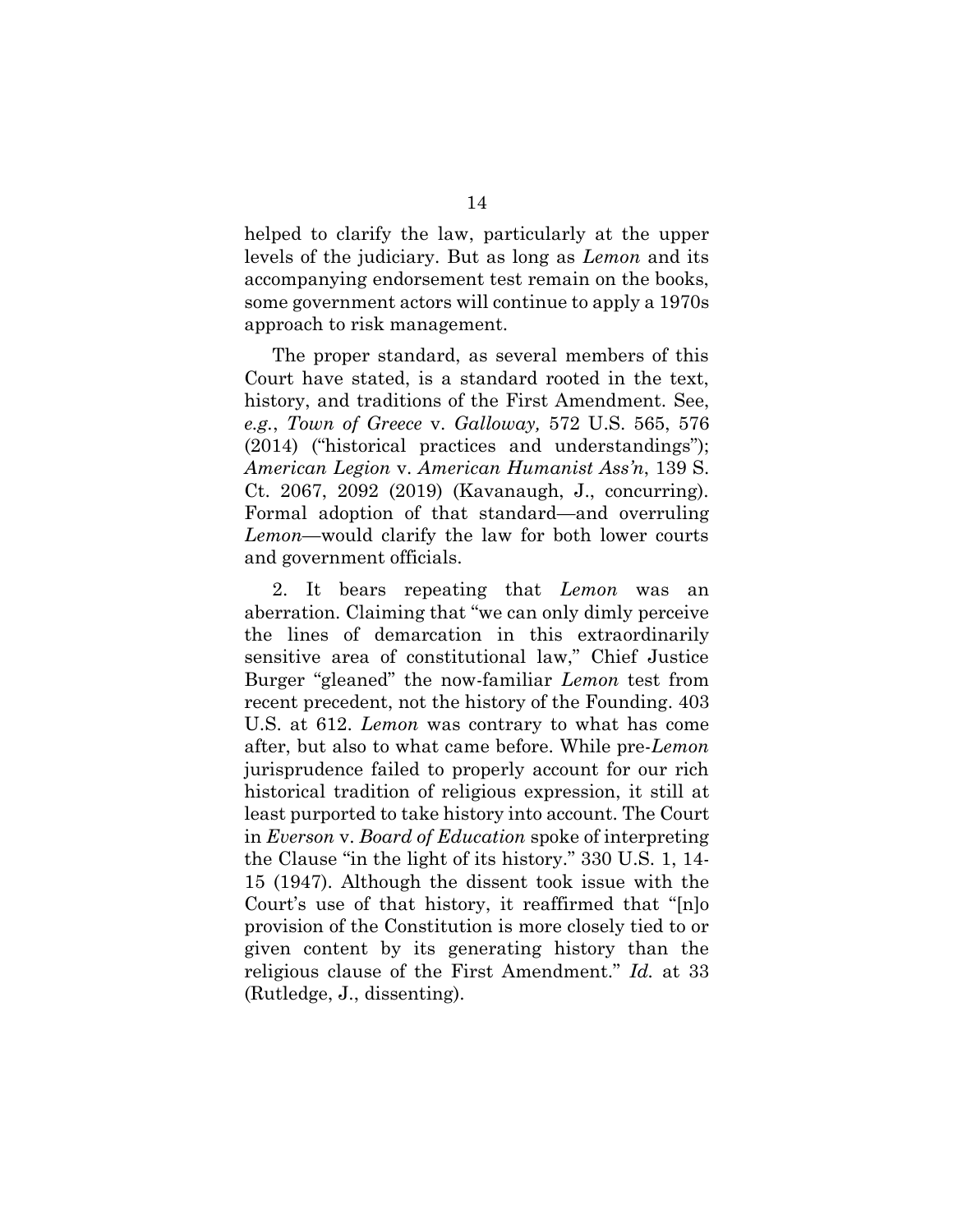As Justice Alito explained in *Town of Greece*, this Court has "always purported to base its Establishment Clause decisions on the original meaning of that provision." 572 U.S. at 602 (Alito, J., concurring). Prior to *Lemon*'s tripartite test, the Court repeatedly looked to history. In *McGowan* v. *Maryland*, which involved a challenge to Sunday closing laws, the Court began by examining "the place of Sunday Closing Laws in the First Amendment's history," noting that James Madison introduced a Sunday closing bill in Virginia in 1785—the same year Virginia enacted "A Bill for Establishing Religious Freedom." 366 U.S. 420, 438- 440 (1961). Similarly, in *Walz* v. *Tax Commission*, the Court upheld church tax exemptions because they were supported by "more than a century of our history and uninterrupted practice." 397 U.S. 664, 680 (1970). And in *Torcaso* v. *Watkins*, the Court struck down a religious test oath after concluding that such oaths were one of the elements of "the formal or practical" religious "establishment[s]" that "many of the early colonists left Europe and came here hoping to" avoid. 367 U.S. 488, 490 (1961) (internal quotation marks omitted). Yet *Lemon* attempted "to distill from the Court's existing case law a test that would bring order and predictability to Establishment Clause decisionmaking. \* \* \* [I]ts expectation has not been met." *American Legion*, 139 S. Ct. at 2080.

Twelve years after *Lemon*, the Court departed from *Lemon*'s anti-historical approach in a case that may, in the long run, prove more consequential—*Marsh* v. *Chambers*, 463 U.S. 783 (1983). In *Marsh*, the Court surveyed history to determine that "[f]rom colonial times through the founding of the Republic and ever since, the practice of legislative prayer has coexisted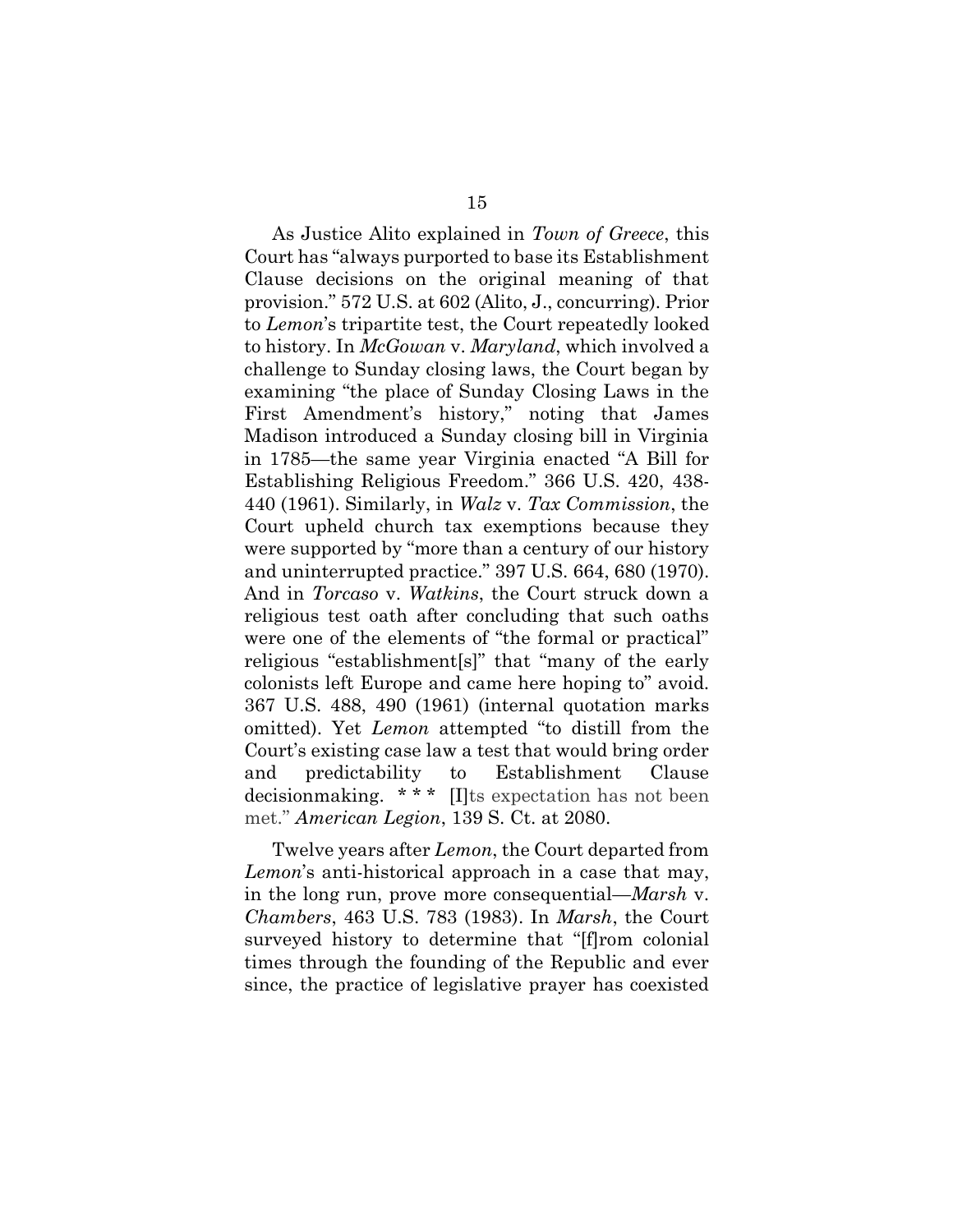with the principles of disestablishment and religious freedom." Id. at 786. In *Town of Greece*, the Court explained that "*Marsh* must not be understood as permitting a practice that would amount to a constitutional violation if not for its historical foundation. The case teaches instead that the Establishment Clause must be interpreted 'by reference to historical practices and understandings.'" 572 U.S. at 576.

Nevertheless, *Lemon*'s hold on the lower courts, and at times this Court, has been long chronicled. See, *e.g.*, *Lamb's Chapel*, 508 U.S. at 398 (Scalia, J., concurring) ("Like some ghoul \* \* \* *Lemon* stalks our Establishment Clause jurisprudence once again, frightening the little children and school attorneys"). This has remained true even as a remarkable number of decisions based on *Lemon* later had to be overruled in substantial part. See *Agostini* v. *Felton*, 521 U.S. 203 (1997) (overruling *School Dist. of the City of Grand Rapids* v. *Ball*, 473 U.S. 373 (1985) and *Aguilar* v. *Felton*, 473 U.S. 402 (1985)); *Mitchell* v. *Helms*, 530 U.S. 793 (2000) (plurality) (overruling *Wolman* v. *Walter*, 433 U.S. 229 (1977) and *Meek* v. *Pittenger*, 421 U.S. 349 (1975)). Lower courts have routinely described *Lemon* as, among other things, a "morass," "indefinite," "chaotic," "unhelpful," and a form of "Establishment Clause purgatory." *Utah Highway Patrol Ass'n*, 565 U.S. at 998 & n.3 (Thomas, J., dissenting from denial of certiorari) (collecting lower court criticism). One concurrence went so far as to term it "a hot mess" and another referred to it as the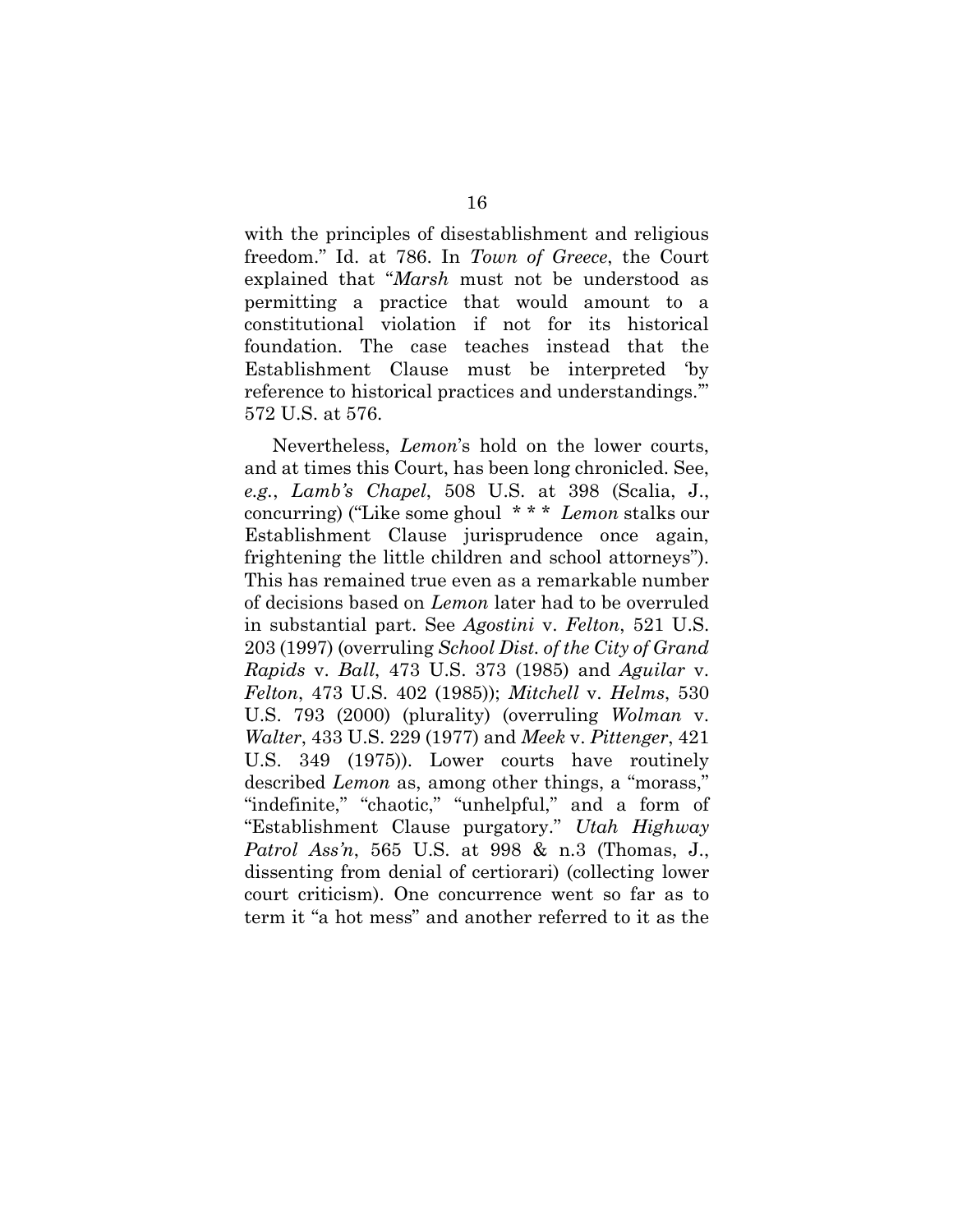Court's "dark materials."<sup>10</sup> Recognizing this difficulty, the Court's more recent cases have returned to history as the key to understanding what constitutes an establishment of religion.

In *Town of Greece*, the Court emphasized that a historical analysis is not an "exception" to the *Lemon* test but is instead the norm: "Any test the Court adopts must acknowledge a practice that was accepted by the Framers and has withstood the critical scrutiny of time and political change." 572 U.S. at 577. Thus, "the Establishment Clause must be interpreted by reference to historical practices and understandings." *Id.* at 576 (internal quotation marks omitted). The Court adopted a similar approach to monuments in *American Legion*, where it eschewed *Lemon* analysis to instead focus on the "historical importance" and "historical meaning" of the Bladensburg Cross. *American Legion*, 139 S. Ct. at 2089.

Since *American Legion*, at least three courts of appeals have held that *Lemon* no longer applies to public display cases. The Third Circuit explained that "We now hold that *Lemon* does not apply to 'religious references or imagery in public monuments, symbols, mottos, displays, and ceremonies' like the seal." *Freedom From Religion Found., Inc.* v. *County of Lehigh*, 933 F.3d 275, 279 (3d Cir. 2019) (citing *American Legion*). The Seventh Circuit held "We apply the doctrine of *Marsh* and *Town of Greece*, as *American* 

<sup>10</sup> *Kondrat'yev* v. *City of Pensacola*, 903 F.3d 1169, 1179 (11th Cir. 2018) (Newsom, J., concurring), cert. granted, judgment vacated, 139 S. Ct. 2772 (2019); *Card* v. *City of Everett*, 520 F.3d 1009, 1023 (9th Cir. 2008) (Fernandez, J., concurring) ("heroic attempt to create a new world of useful principle out of the Supreme Court's dark materials").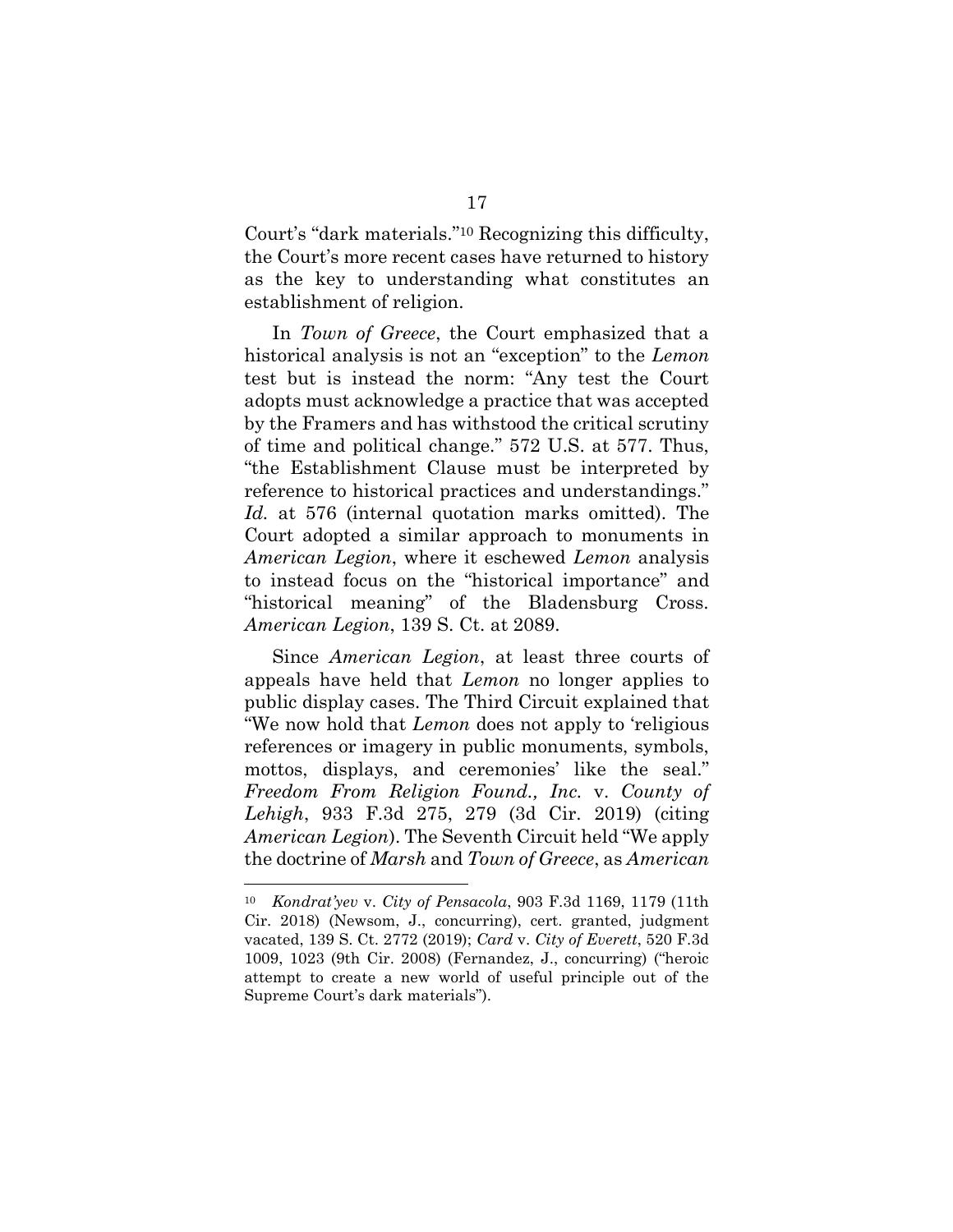*Legion* instructs." *Woodring* v. *Jackson County*, 986 F.3d 979, 997 (7th Cir. 2021). The Eleventh Circuit held that "*American Legion* abrogates *Rabun*," which was binding circuit precedent, "to the extent that the latter disregarded evidence of 'historical acceptance' and instead applied *Lemon*." *Kondrat'yev* v. *City of Pensacola*, 949 F.3d 1319, 1321 (11th Cir. 2020).

Yet because this Court has never expressly overruled *Lemon*, lower courts still apply it, and litigants still rely on it, just as Boston and the First Circuit did here. See, *e.g.*, *Foothill Church* v. *Watanabe*, 854 F. App'x 174, 175 (9th Cir. 2021) (dismissing Establishment Clause challenge to abortion coverage rules because "the Churches have not otherwise alleged a violation under the threeprong test in *Lemon*"); *Smith* v. *Dunn*, 516 F. Supp. 3d 1310, 1330 (M.D. Ala. 2021) (rejecting prisoner's Establishment Clause claim under *Lemon* where "the parties agree that the constitutional standard set forth in *Lemon* v. *Kurtzman* applies to *Smith*'s Establishment Clause claim" (citation omitted)), rev'd *sub nom. Smith* v. *Commissioner, Ala. Dep't of Corr.*, 844 F. App'x 286 (11th Cir. 2021); *Muntaqim* v. *Payne*, 628 S.W.3d 629, 641 (Ark. 2021) ("The test for raising a valid Establishment Clause claim is set forth in *Lemon*"). Thus Government officials, bewildered by a jurisprudence that members of this Court have called a "long-discredited test" that "continues to cause enormous confusion in the States and the lower courts," continue to prove that statement true. *American Legion*, 139 S. Ct. at 2097 (Thomas, J., concurring). To them, exclusion of religion from the public square seems like the safest option.